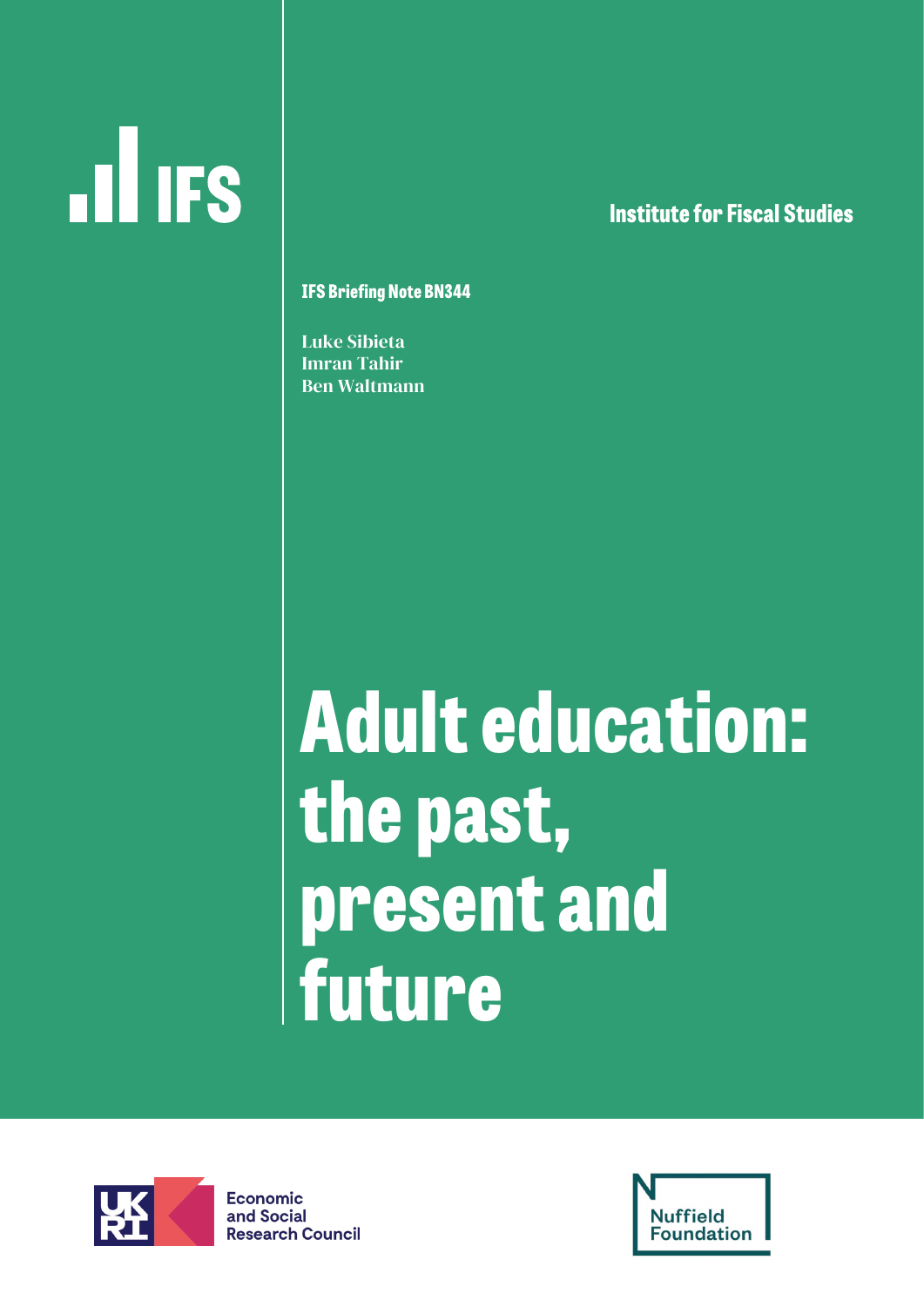#### **Adult education: the past, present and future**

Luke Sibieta Imran Tahir Ben Waltmann

Copy-edited by Rachel Lumpkin

Published by **The Institute for Fiscal Studies**

© The Institute for Fiscal Studies, June 2022

ISBN 978-1-80103-076-2

The authors gratefully acknowledge funding from the Nuffield Foundation (grant number EDO/FR-000022637). The authors also thank the Economic and Social Research Council (ESRC) for support through the ESRC Centre for the Microeconomic Analysis of Public Policy (ES/T014334/1).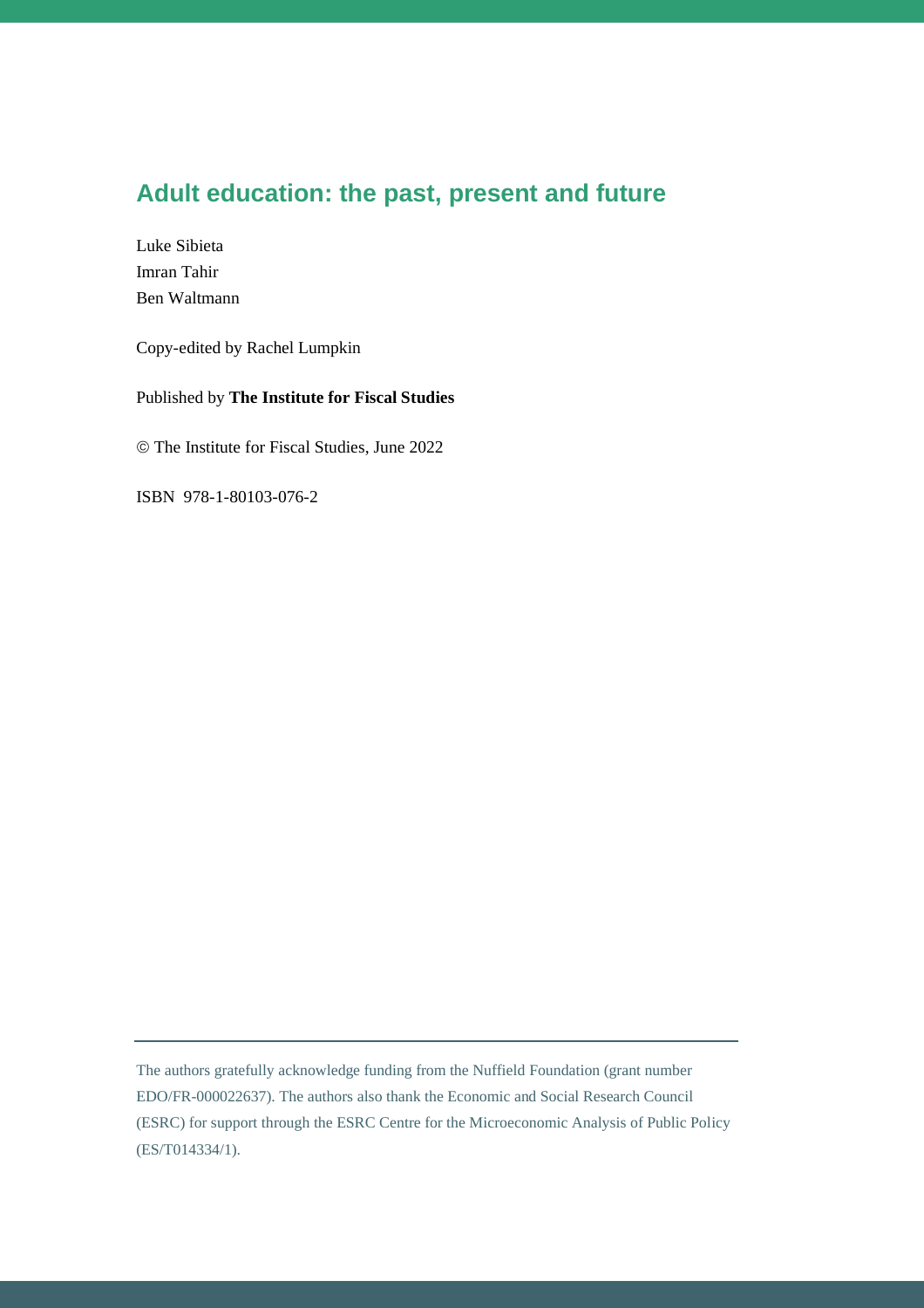## **Executive summary**

In the last decade, there have been significant cuts to spending on adult education and large falls in the numbers of adult learners, particularly amongst those taking low-level qualifications. The government is planning to partially reverse these cuts as part of wider plans to improve technical education and level up poorer areas of the country. As part of these plans, the government has also pledged to introduce a Lifelong Loan Entitlement to provide all adults with an entitlement to higher education style loan funding for four years of post-18 education, which can be used flexibly across time and different types of courses. This briefing note seeks to provide context to these reforms and what we know already about their potential impact.

## **Key findings**

- 1 **There have been large falls in the numbers of adult learners and spending on adult education over the last decade**. Total spending on adult education and apprenticeships fell by 38% between 2010–11 and 2020–21, with a 50% fall in spending on classroom-based adult education. The numbers of adult learners also fell significantly, particularly those taking low-level qualifications, with a 50% fall in numbers taking qualifications at Level 2 and below, and a 33% fall in the number of adults taking Level 3 qualifications.
- 2 **Partial reverse of past cuts**. The cuts to adult education will be partially reversed by an additional £900 million in extra spending in 2024–25, which includes money for a restoration of public funding for adults' first full Level 3 qualifications. However, total spending on adult education and apprenticeships will still be 25% lower in 2024–25 compared with 2010–11.
- **3 Full-time participation at degree level has expanded.** The number of fulltime undergraduates has increased by nearly 25% since 2010**.** This has been facilitated by the student loan system covering tuition and maintenance costs**.**  The number of full-time postgraduates grew by 60% after postgraduate loans were introduced in 2016.
- **4 Other forms of higher education have seen falling numbers.** The number of (mostly mature) students on part-time undergraduate degrees has plummeted by almost 50% since 2010 and there was a 28% decline in the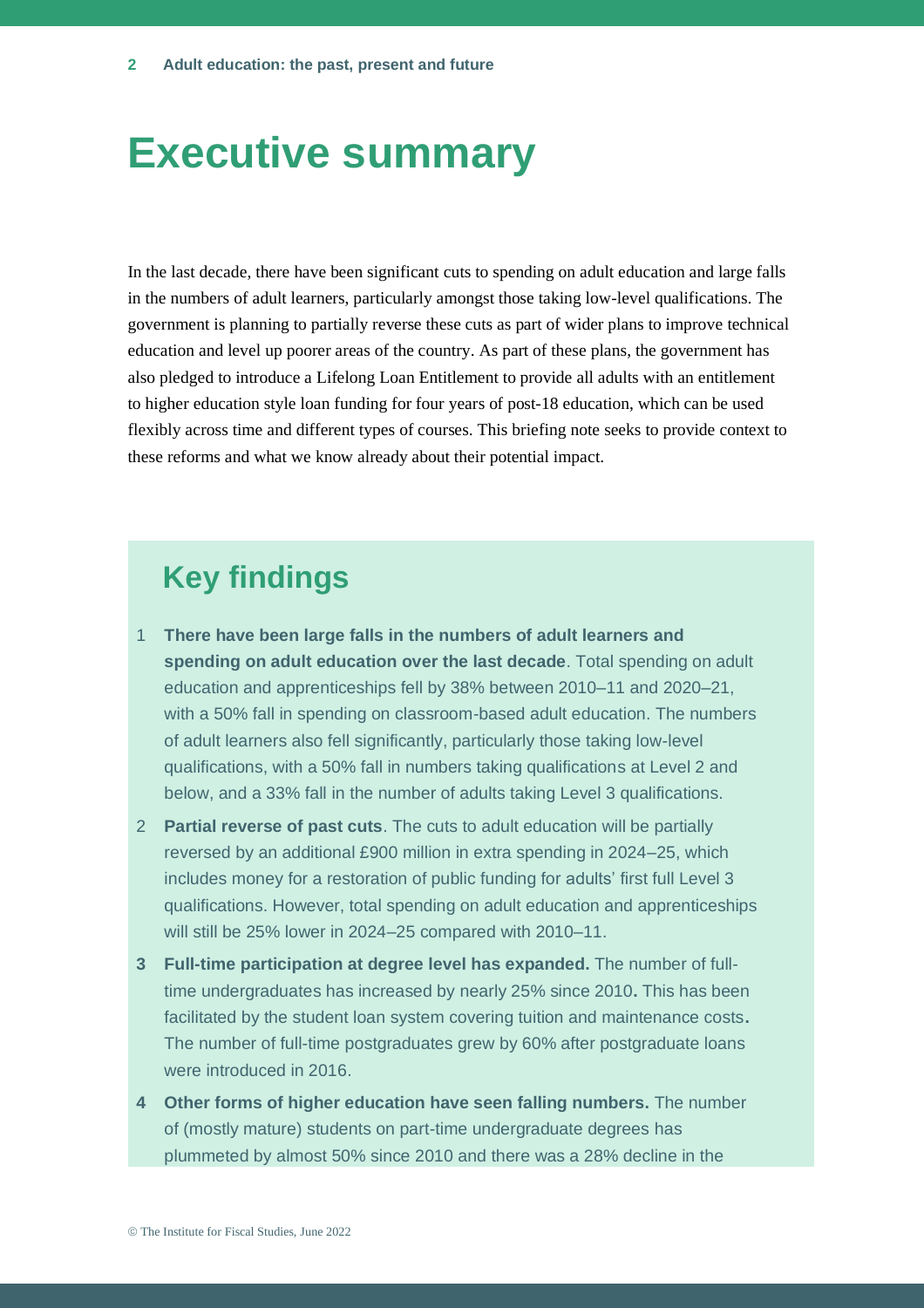number of students taking sub-degree courses at Level 4 or 5 between 2015 and 2018. These are both groups that receive comparatively lower levels of support in the student loan system.

- 5 **Apprenticeships more focused at advanced and higher levels.** After 2010, the number of adult (19+) apprenticeship starts initially increased to about 350,000–400,000 per year. However, apprenticeship starts have dropped off to about 250,000 per year since the introduction of the Apprenticeship Levy in April 2017. At the same time, there has been a shift in the type of apprenticeships taken by adults. In 2020, fewer than 50,000 adults began the lowest level of apprenticeships (intermediate apprenticeships) compared to 200,000 a decade earlier. The number of higher apprenticeships has rocketed from a few hundred starts in 2010 to almost 100,000 starts in 2020.
- 6 **'New' Lifelong Loan Entitlement**. The government has pledged to create a new Lifelong Loan Entitlement to provide all adults with loans to cover four years of post-18 education. For nearly all post-18 education routes, the loan entitlement is already at this or a more generous level; the 'new' entitlement is thus mostly an attempt to make the existing system more transparent. The reform will encompass some substantive changes that are sensible: it will extend full living cost support to Higher Technical Qualifications that would not otherwise qualify, and will likely relax loan eligibility rules for those studying for a qualification at the same or a lower level than one they already hold. However, restricting funding to four years of post-18 study will reduce entitlements for students on some post-18 routes unless exemptions are introduced, particularly for longer courses or those with a foundation year.
- 7 **Greater support needed for those leaving school with few qualifications.**  Considered together, the plans will likely provide extra help to those who left schools with good GCSEs or equivalent qualifications. The main plans for helping adults with few qualifications are through skills bootcamps and the new 'Multiply' programme, which are relatively untested and are unlikely to lead to formal qualifications. Providing effective support and training for this group is a significant challenge, but it will also be key to levelling up poorer areas of the country.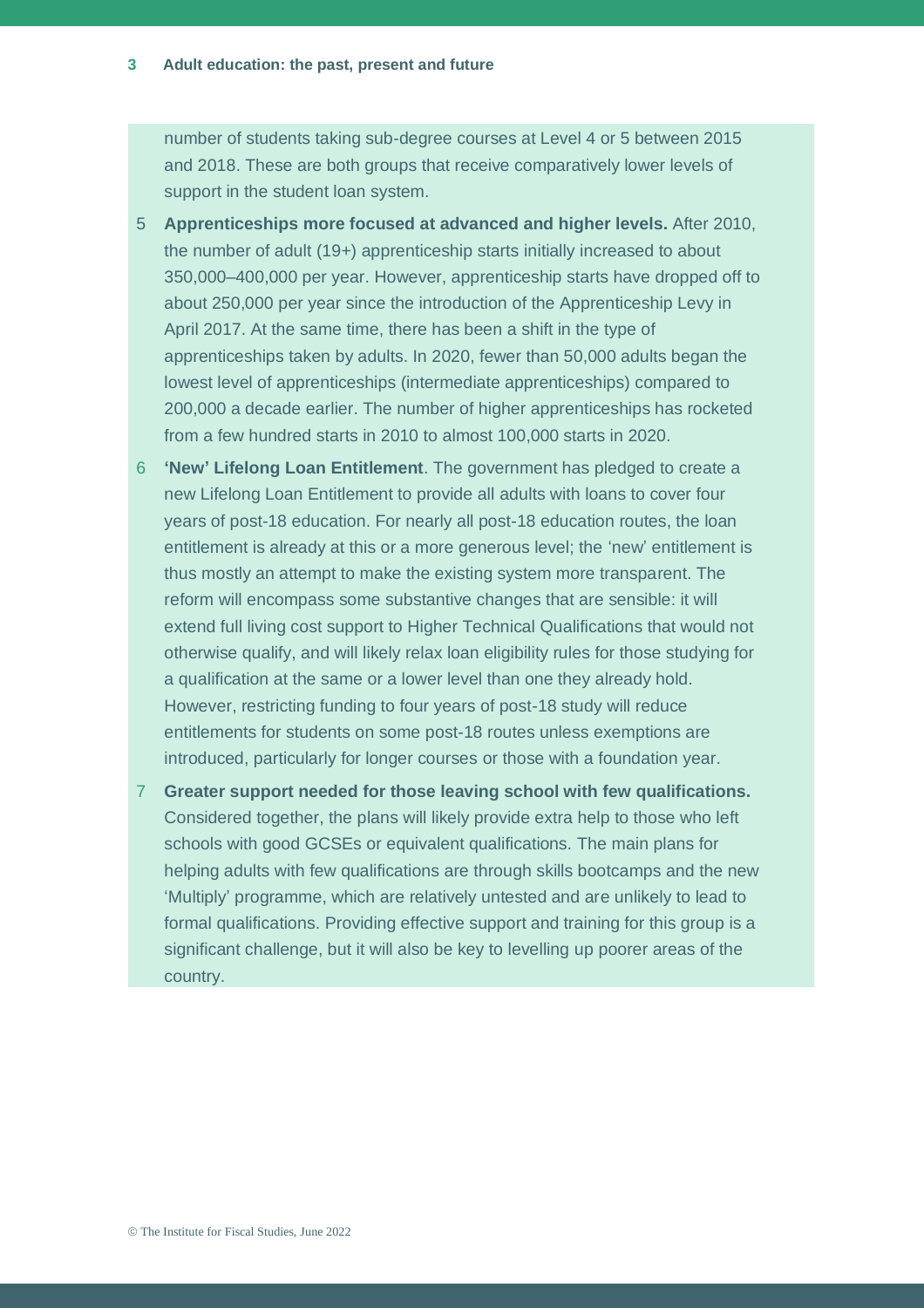## **1. Introduction**

In recent years, the government has announced several major reforms to technical and adult education, which represent fundamental changes to the adult education landscape. The government's broad objective is to deliver what it has dubbed the 'Lifetime Skills Guarantee' – a commitment to provide every adult with the opportunity to access the training and education they need throughout their life. The set of reforms implemented in delivering this commitment will not only affect the adult education sector but the economy as a whole, as well as the government's ability to fulfil its levelling-up ambitions.

As part of the government's plans for adult education in England, a £2.5 billion National Skills Fund has been launched, which among other things will be used to restore funding for Level 3 qualifications and for new skills bootcamps. There have also been reforms to the nature of technical qualifications, with a move to kite-marked technical qualifications as well as the introduction of T Levels in 2020. The government has also sought to increase the role of apprenticeships in the education and training system. The centre piece of the government's plans though is the overhaul of the post-18 education loans system with the introduction of the new Lifelong Loan Entitlement (LLE) pencilled in for 2025.

Taken together, these policies have the potential to affect all adult learners, from those taking basic skills qualifications at local community colleges through to adults studying advanced technical qualifications and degrees at universities. It is too early to evaluate whether these reforms will deliver the government's promised Lifetime Skills Guarantee – some of these changes have only just come into effect while key policy details remain to be deliberated for others.

Instead, the purpose of this briefing note is to put the government's adult education policy in context. In Sections 2 and 3, we put these reforms into historical context by documenting what has happened to participation and spending in adult education in the past decade in England. As part of this, we highlight the key funding reforms implemented by previous governments, which continue to affect adult education today. In Section 4, we outline the full set of government reforms to adult education in England and argue that they should be viewed holistically rather than as separate reforms. We also analyse the likely impact of the government's programme of reform on adult education now and in the future.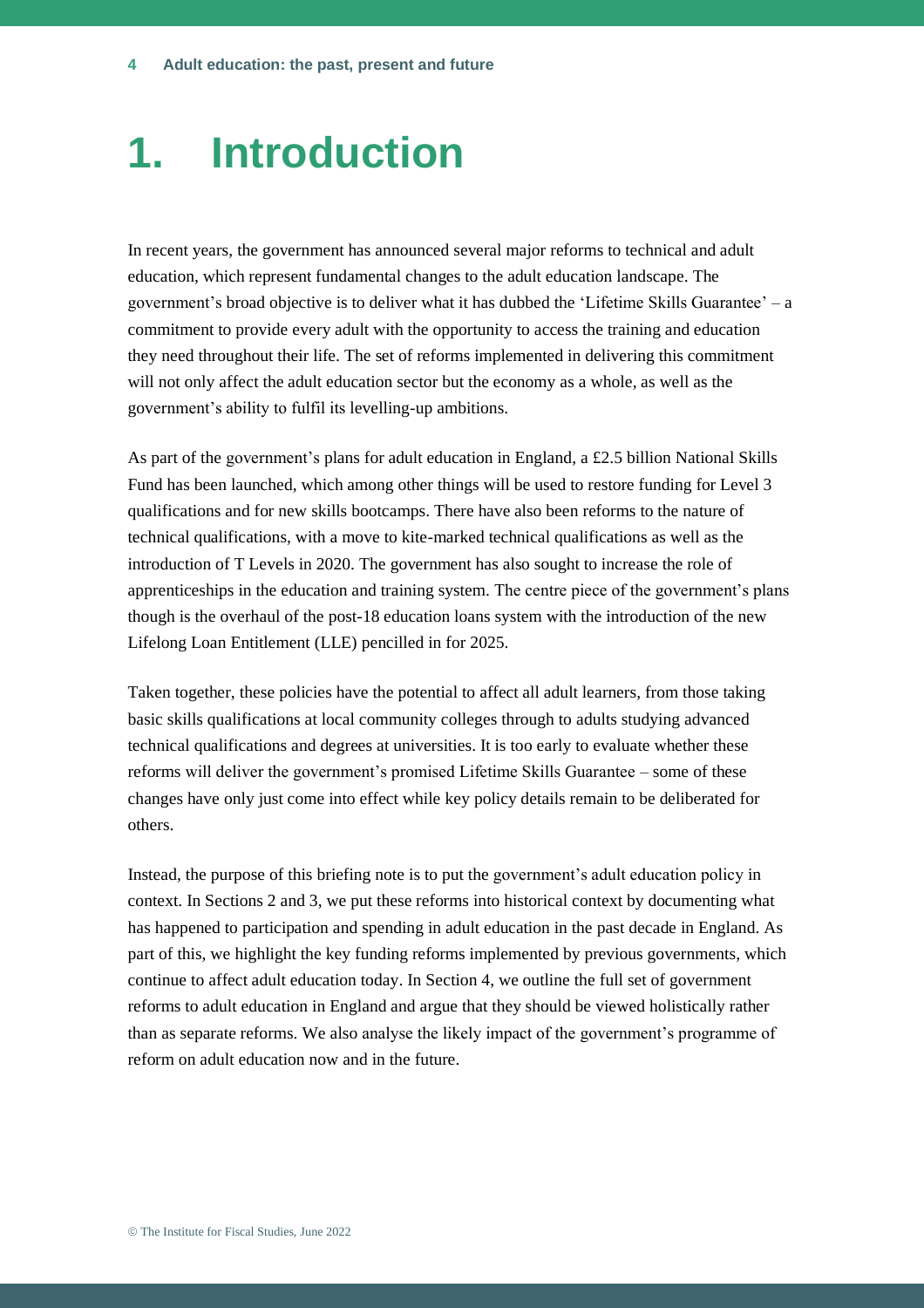## **2. Adult education's decade of (mostly) contraction**

Over the last decade, there has been a significant decline in the total number of adult learners taking most forms of education and training. This has been mostly driven by a sharp fall in the number of adults taking low-level qualifications each year. Such falls in the numbers of adult learners have been a key factor driving reductions in spending over time. In this section, we set out these trends, and note the key funding reforms that underlie changes in participation.

Before we present these trends, it is first necessary to categorise the different forms of adult education. In England, there are countless education and training options available to adult learners from basic skill qualifications through to higher education. For the purposes of this briefing note, we define four distinct categories of adult education: (1) low-level qualifications; (2) apprenticeships; (3) sub-degree qualifications; and (4) degrees. Table 2.1 provides more detail on each of these categories.**<sup>1</sup>** Unless otherwise stated, we define adults as anyone aged over 18, which includes young people taking their first full undergraduate course.

In the remainder of this section, we show how the total numbers of learners in each of these categories has changed in the previous decade, and also how the composition of learners within these categories has changed.

**<sup>1</sup>** No categorisation of the different forms of adult education is without contention, but these four categories allow us to capture all of the key qualifications available to adult learners in a tractable way. Within each category, there is a range of different levels of qualifications that can be taken, but the delivery method is similar irrespective of the level. In addition, the qualifications within each category can be funded through the same source of public funding.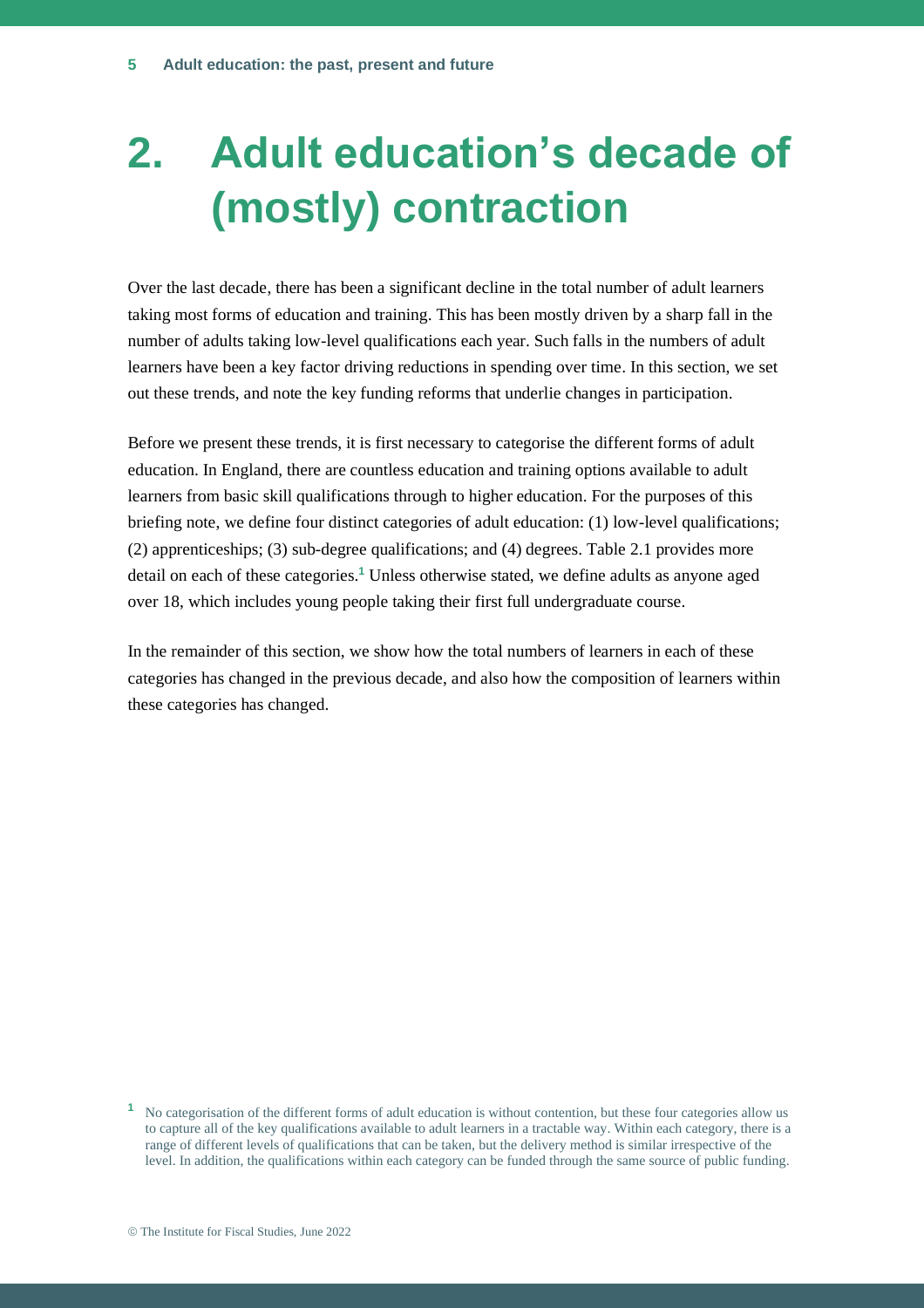|    | <b>Type of adult education</b> |     | <b>Qualification levels</b>    | <b>Current source of public</b><br>funding |
|----|--------------------------------|-----|--------------------------------|--------------------------------------------|
| 1. | Low level (classroom-          | (a) | Below Level 2 (including basic | Adult education                            |
|    | based) qualifications          |     | skills)                        | Budget/Advanced                            |
|    |                                | (b) | Level 2                        | Learner Loans                              |
|    |                                | (c) | Level 3                        |                                            |
| 2. | Apprenticeships                | (a) | Intermediate (Level 2)         | Apprenticeship Levy                        |
|    |                                | (b) | Advanced (Level 3)             |                                            |
|    |                                | (c) | Higher (Level 4+)              |                                            |
| 3. | Sub-degree                     | (a) | Level 4                        | <b>Advanced Learner</b>                    |
|    | qualifications                 | (b) | Level 5                        | Loans/higher education                     |
|    |                                |     |                                | loans                                      |
| 4. | Degrees                        | (a) | Undergraduate degree           | Higher education loans                     |
|    |                                |     | (Level 6)                      |                                            |
|    |                                | (b) | Postgraduate degree            |                                            |
|    |                                |     | $(Level 7+)$                   |                                            |

**Table 2.1. The four different forms of adult education and training**

## **2.2 The decline in adult learners since 2010**

In England, the majority of adult learners study low-level qualifications. At the beginning of the decade, there was a large gap between the numbers of low-level adult learners and adults starting higher levels of qualifications each year. However, over the last decade, there has been a large decline in the number of adults taking these low-level qualifications, from around 2.8 million in 2010 to around 1.5 million in 2020 – a decline of roughly 47%. Despite a large policy focus, the number of adult apprentices also decreased by around 21%. However, there was an almost 10% increase in the number of adult learners beginning degrees each year. Overall, this means that there were 30% fewer adults starting qualifications in 2020 than in 2010, largely driven by the fall in the number of adult learners taking low-level qualifications.

In addition to a change in the total number of qualifications taken, there has also been a large shift in the type of qualifications taken by adult learners within each category. This is depicted by Figure 2.1, which shows the percentage change in the number of adult learners starting different qualfications between 2010–11 and 2020–21.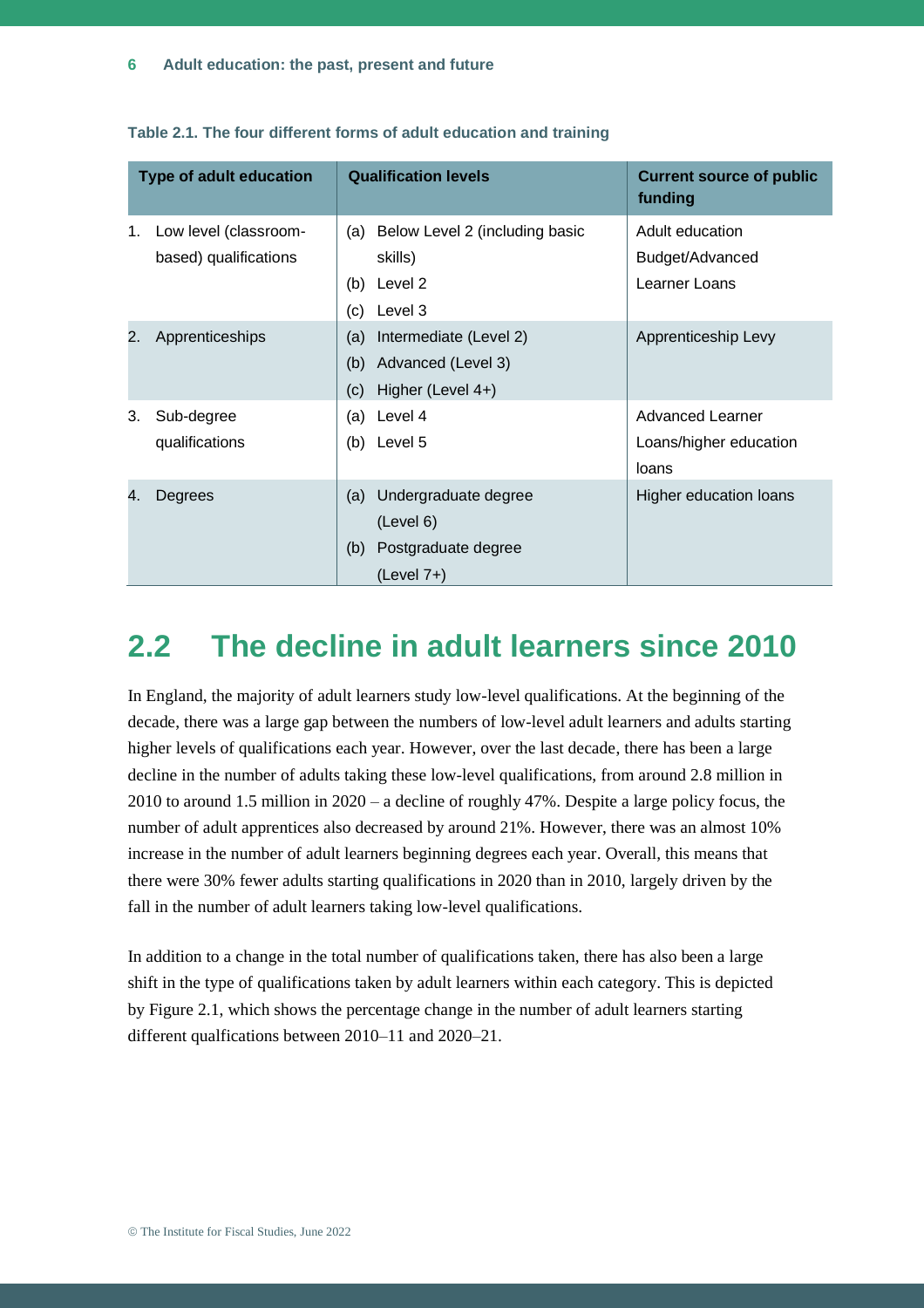

**Figure 2.1. The total number of adult learners in England between 2010–11 and 2020–21**

Note: We calculate the total number of adults learners starting qualifications each year using various published statistics. In calculating the number of adults studying low-level qualifications, we substract the number of intermediate and advanced apprentices (i.e. Level 2 and Level 3 apprenticeships) from Department for Education statistics on the total number of learners at Level 3 and below. We calculate the number of sub-degree learners by adding the total number of Level 4 and Level 5 entrants each year and subtracting the number of higher apprentices. However, data on Level 4 and Level 5 learners are currently only available between the academic years 2015–16 and 2018–19. In calculating the total number of degree students, we add the number of part-time and full-time undergraduate and postgraduate students.

Source: To calculate the total number of low-level learners, we use Table 4 from 'Further education and skills: July 2020 main tables' [\(https://www.gov.uk/government/statistics/further-education-and-skills-july-](https://www.gov.uk/government/statistics/further-education-and-skills-july-2020)[2020\)](https://www.gov.uk/government/statistics/further-education-and-skills-july-2020) and '"Annual headline – summary" in England between 2016/17 and 2020/21' [\(https://explore](https://explore-education-statistics.service.gov.uk/data-tables/fast-track/bbcaf878-50f3-4755-a987-36b0e9a752cd)[education-statistics.service.gov.uk/data-tables/fast-track/bbcaf878-50f3-4755-a987-36b0e9a752cd\)](https://explore-education-statistics.service.gov.uk/data-tables/fast-track/bbcaf878-50f3-4755-a987-36b0e9a752cd). To calculate the total number of apprenticeships, we use Table 2.1 from 'Further education and skills: July 2020 main tables' [\(https://www.gov.uk/government/statistics/further-education-and-skills-july-2020\)](https://www.gov.uk/government/statistics/further-education-and-skills-july-2020) and '"Latest headlines – age and level" for 19+, 19–24, 25+, Advanced Apprenticeship, Higher Apprenticeship and 2 other filters in England between 2018/19 and 2021/22' [\(https://explore-education](https://explore-education-statistics.service.gov.uk/data-tables/fast-track/8e8af231-6052-4145-9226-03887f303e2e)[statistics.service.gov.uk/data-tables/fast-track/8e8af231-6052-4145-9226-03887f303e2e\)](https://explore-education-statistics.service.gov.uk/data-tables/fast-track/8e8af231-6052-4145-9226-03887f303e2e). The number of Level 4 and Level 5 learners is from 'Higher level learners by type of higher level learning – 2015/16 to 2018/19 academic years' [\(https://explore-education-statistics.service.gov.uk/find-statistics/higher](https://explore-education-statistics.service.gov.uk/find-statistics/higher-level-learners-in-england#dataDownloads-1)[level-learners-in-england#dataDownloads-1\)](https://explore-education-statistics.service.gov.uk/find-statistics/higher-level-learners-in-england#dataDownloads-1). To calculate the total number of degree students, we use 'First year students by level of study and mode of study and academic year' [\(https://www.hesa.ac.uk/data-and-analysis/students/chart-2\)](https://www.hesa.ac.uk/data-and-analysis/students/chart-2).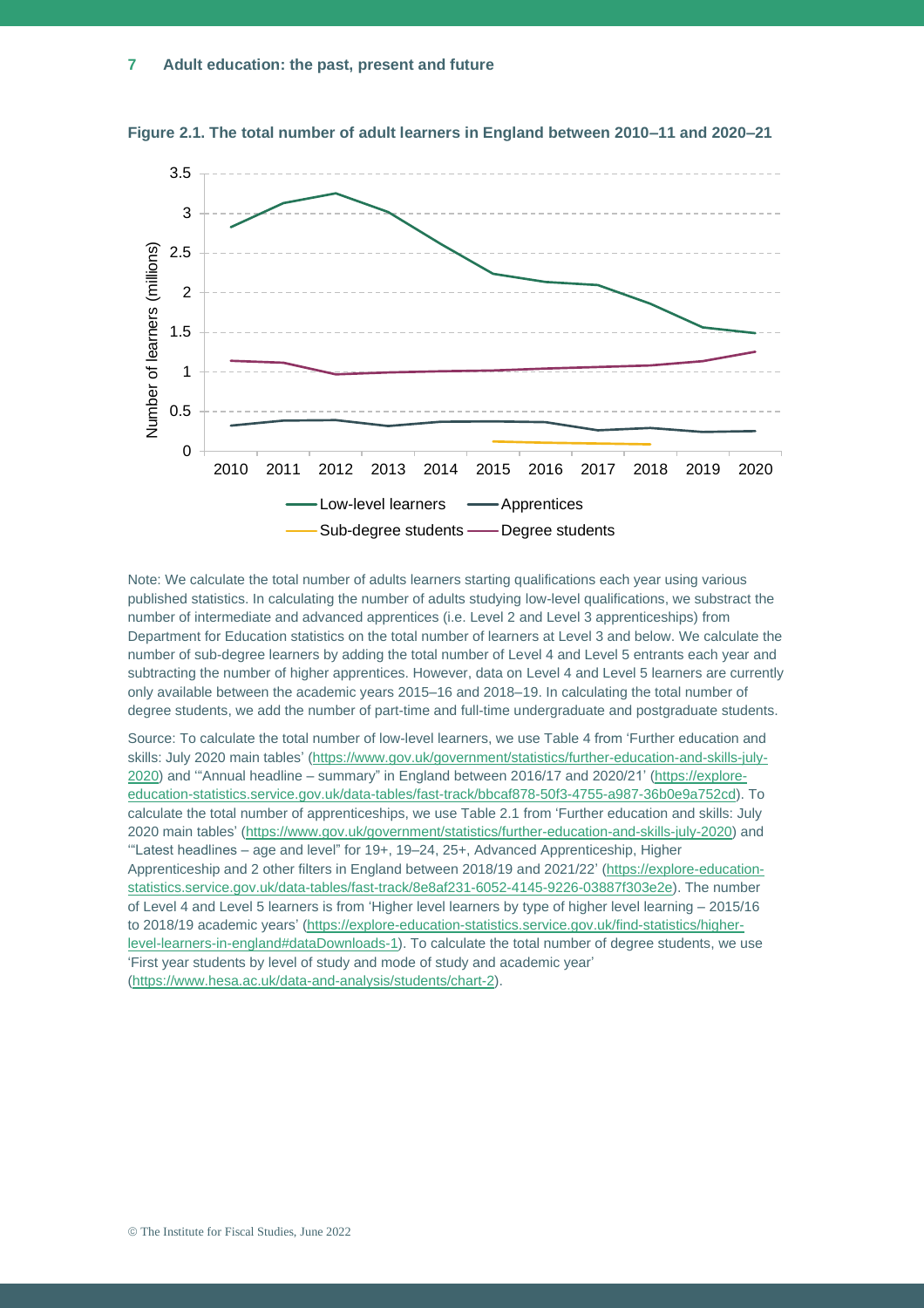

**Figure 2.2. The change in the number of adult learners taking different courses between 2010–11 and 2020–21**

Percentage change between 2010-11 and 2020-21

Note: In this figure, we take the total number of adult learners in each of the qualification categories and then calculate the percentage change between numbers in 2010–11 and 2020–21. (\*) It should also be noted that the change in Level 4 and Level 5 learner numbers was calculated between 2015–16 and 2018–19 because we only have data across this time period.

Source: See Figure 2.1.

There has been a decline in the number of adults starting each type of low-level qualification. The number of learners taking the most basic qualifications (below Level 2 and Level 2) fell by around 50% between 2010 and 2020. There was also a 74% decline in the number of adults starting the most basic apprenticeships (intermediate apprenticeships). In contrast, there has been a large increase in the number of adults starting full-time degrees as well as those taking advanced or higher apprenticeships.

In the following subsections, we explore these trends in more detail by looking at each of the four different categories in turn. We look at the trends in the number of adults starting different qualifications within each of these levels and note some of the funding changes that have affected each learning category during the last decade.

## **2.3 Low-level qualifications**

There is a range of different low-level qualifications available to adults in England. The lowestlevel qualifications (below Level 2) tend to be basic skills qualifications, including in English and mathematics. These qualifications can provide learners with second chances to gain essential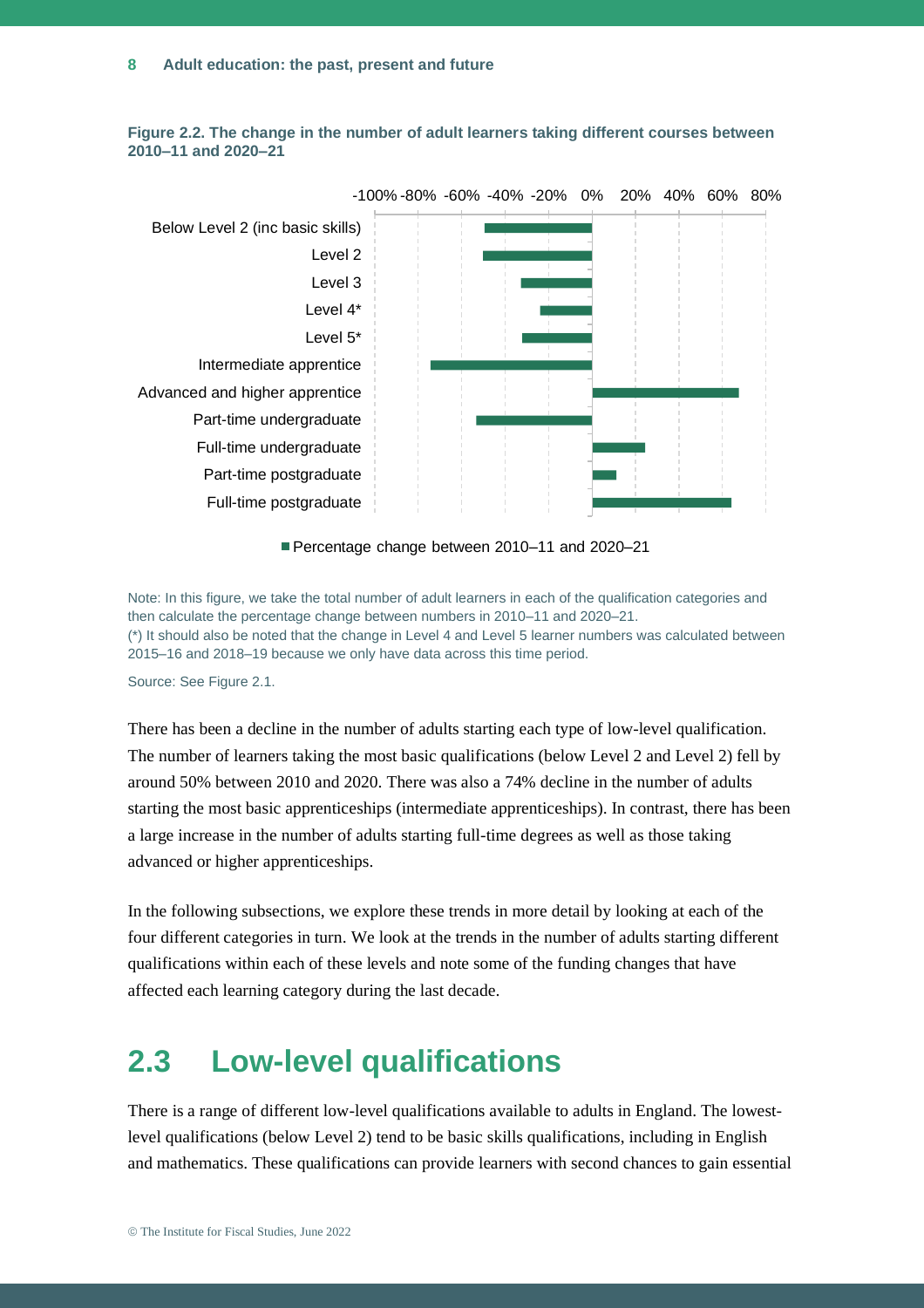skills. Within our category of low-level qualifications, we also include Level 3 courses, which are actually fairly advanced qualifications that are equivalent to A Levels.

Since 2010, the number of adult learners taking each type of low-level qualification has decreased. This is illustrated by Figure 2.3, which shows the number of adults taking different forms of low-level qualifications in each academic year between 2010 and 2020. The total number of adults taking low-level qualifications was roughly 2.8 million in 2010. By 2020, the total number of adults taking these qualifications was below 1.5 million, a decline of 47%.





Source: Learner numbers for 2010–11 to 2018–19 are calculated using Table 4 from 'Further education and skills: July 2020 main tables' [\(https://www.gov.uk/government/statistics/further-education-and-skills](https://www.gov.uk/government/statistics/further-education-and-skills-july-2020)[july-2020\)](https://www.gov.uk/government/statistics/further-education-and-skills-july-2020). Learner numbers post-2018–19 are from '"Annual headline – summary" in England between 2016/17 and 2020/2' [\(https://explore-education-statistics.service.gov.uk/data-tables/fast-track/bbcaf878-](https://explore-education-statistics.service.gov.uk/data-tables/fast-track/bbcaf878-50f3-4755-a987-36b0e9a752cd) [50f3-4755-a987-36b0e9a752cd\)](https://explore-education-statistics.service.gov.uk/data-tables/fast-track/bbcaf878-50f3-4755-a987-36b0e9a752cd).

While the numbers taking each type of qualification have declined, there has been an especially sharp decrease in the absolute number of learners taking qualifications below Level 2. This follows on from large falls during the late 2000s, when funding for low-level qualifications was restricted in response to the 2006 Leitch Review. The numbers taking these courses peaked in 2012 at roughly 1.8 million learners, but by 2020 had fallen further to less than 700,000. **2**

<sup>2</sup> See Hupkau and Ventura (2017).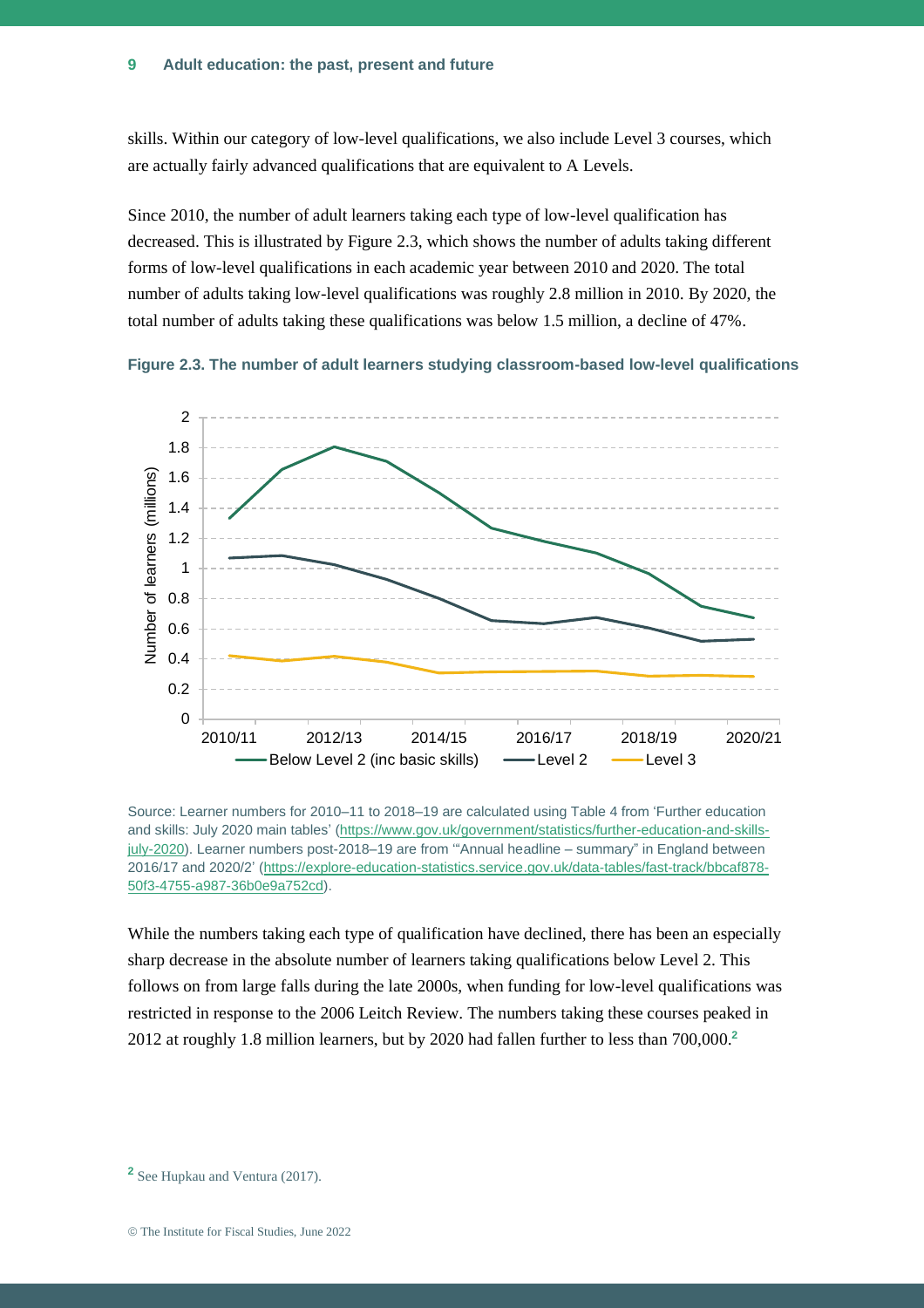The numbers taking Level 2 qualifications also fell by more than 50% from about 1.1 million in 2010 to a low of 520,000 in 2019. However, most of the fall occurred between 2011 and 2015. This coincides with restrictions in funding for Level 2 qualifications. As detailed in the Augar Review of Post-18 Education (Department for Education, 2019), from 2012–13, adults aged 24 or over had to pay half the costs of their first full Level 2 qualifications (with an exception for mathematics and English qualifications) and workplace support for this group was fully removed in 2016.

There has also been a decline in the numbers taking classroom-based Level 3 qualifications, which decreased by 33% over the decade. As can be seen, most of this fall occurred between 2012 and 2014. This is almost certainly linked to the fact that public funding for Level 3 qualifications was restricted from 2013–14 onwards. From 2013–14, most adults aged 24 or over had to take out an Advanced Learner Loan to fund Level 3 qualifications. Alongside specific cuts to eligibility, funding rates in the Adult Education Budget were frozen in cash terms from 2013 onwards. This is likely to have reduced the willingness and ability of providers to offer high-quality courses over time.

## **2.4 Apprenticeships**

Apprenticeships have been a key part of the adult education and training landscape for the past decade. They provide individuals with the opportunity to undertake a combination of work experience and training. Modern apprenticeships began in 1993 but up until 2004 they were restricted to adults under the age of 25 (Mirza-Davies, 2015). Since then, they have become an increasingly popular route into employment for adults. Indeed, an explicit goal of previous governments has been to increase the number of apprentices.

The total number of adult apprentices (aged 19 and above) has fluctuated over the last decade. This is illustrated in Figure 2.4, which shows the total number of adult apprenticeship starts between 2010 and 2020. There was a large increase in 2011, which coincided with many individuals being moved over from 'Train to Gain' on to apprenticeships. The number of adult apprenticeship starts then totalled about 370,000–400,000 per year up to 2016 (with the exception of a brief dip in 2013). This allowed the coalition government to meet a commitment to 2 million apprenticeship starts between 2010 and 2015 (after adding apprentices aged under 19).

From 2017–18, there has been a decline in the number of apprenticeship starts with the total number between 150,000 and 300,000 per year. As a result, there was little chance of meeting a government target of 3 million new apprenticeship starts between 2015 and 2020.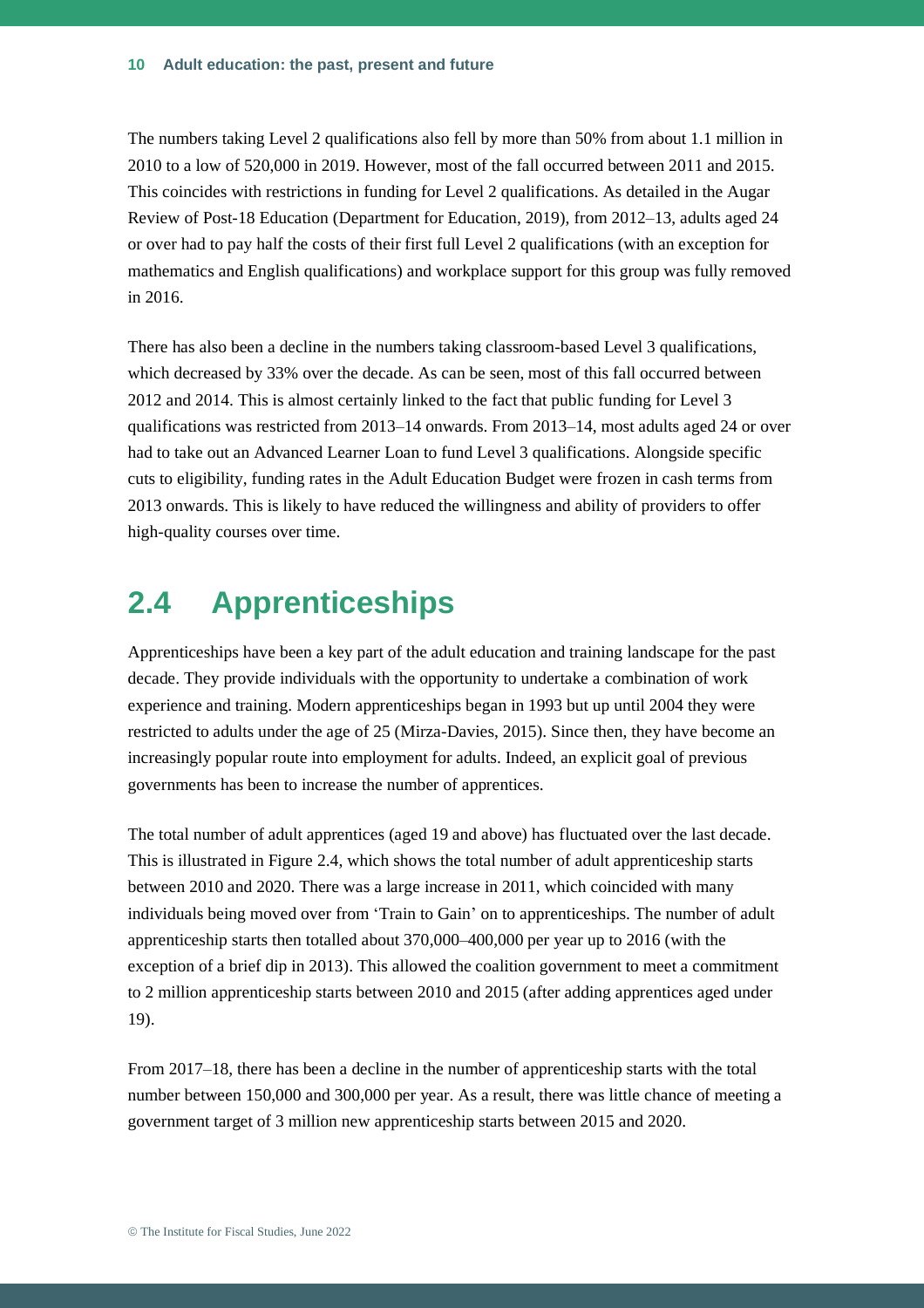This drop in apprenticeship starts coincides with, and is almost certainly linked to, the introduction of the new Apprenticeship Levy in April 2017 and other changes to the apprenticeship system. We discuss this in more detail in Section 3.





Source: Apprentice starts for 2010–11 to 2018–19 are from Table 2.1 from 'Further education and skills: July 2020 main tables' [\(https://www.gov.uk/government/statistics/further-education-and-skills-july-2020\)](https://www.gov.uk/government/statistics/further-education-and-skills-july-2020). Apprentice starts post-2018–19 are from '"Latest headlines – age and level" for 19+, 19–24, 25+, Advanced Apprenticeship, Higher Apprenticeship and 2 other filters in England between 2018/19 and 2021/22' [\(https://explore-education-statistics.service.gov.uk/data-tables/fast-track/8e8af231-6052-4145-](https://explore-education-statistics.service.gov.uk/data-tables/fast-track/8e8af231-6052-4145-9226-03887f303e2e) [9226-03887f303e2e\)](https://explore-education-statistics.service.gov.uk/data-tables/fast-track/8e8af231-6052-4145-9226-03887f303e2e).

In Figure 2.5, we provide a breakdown of the number of apprenticeship starts by the age of the apprentices. Over the last decade, the total number of apprentices in each age group has fallen, but the sharpest decline has been amongst the youngest age group. The number of under 19s starting apprenticeships has declined by 50% between 2010 and 2020, compared to a 34% fall for the 19–24 age group and an 11% fall for the 25+ age group.

It is worth noting that whilst there is a large policy focus on apprenticeships as a valuable education route for young people, it remains a minority choice. Only about 5%–6% of young people aged 16–18 were on an apprenticeship route just before the pandemic, with the share mostly unchanged over the preceding decade.**<sup>3</sup>**

**<sup>3</sup>** See [https://explore-education-statistics.service.gov.uk/find-statistics/participation-in-education-and-training-and](https://explore-education-statistics.service.gov.uk/find-statistics/participation-in-education-and-training-and-employment/2020)[employment/2020.](https://explore-education-statistics.service.gov.uk/find-statistics/participation-in-education-and-training-and-employment/2020)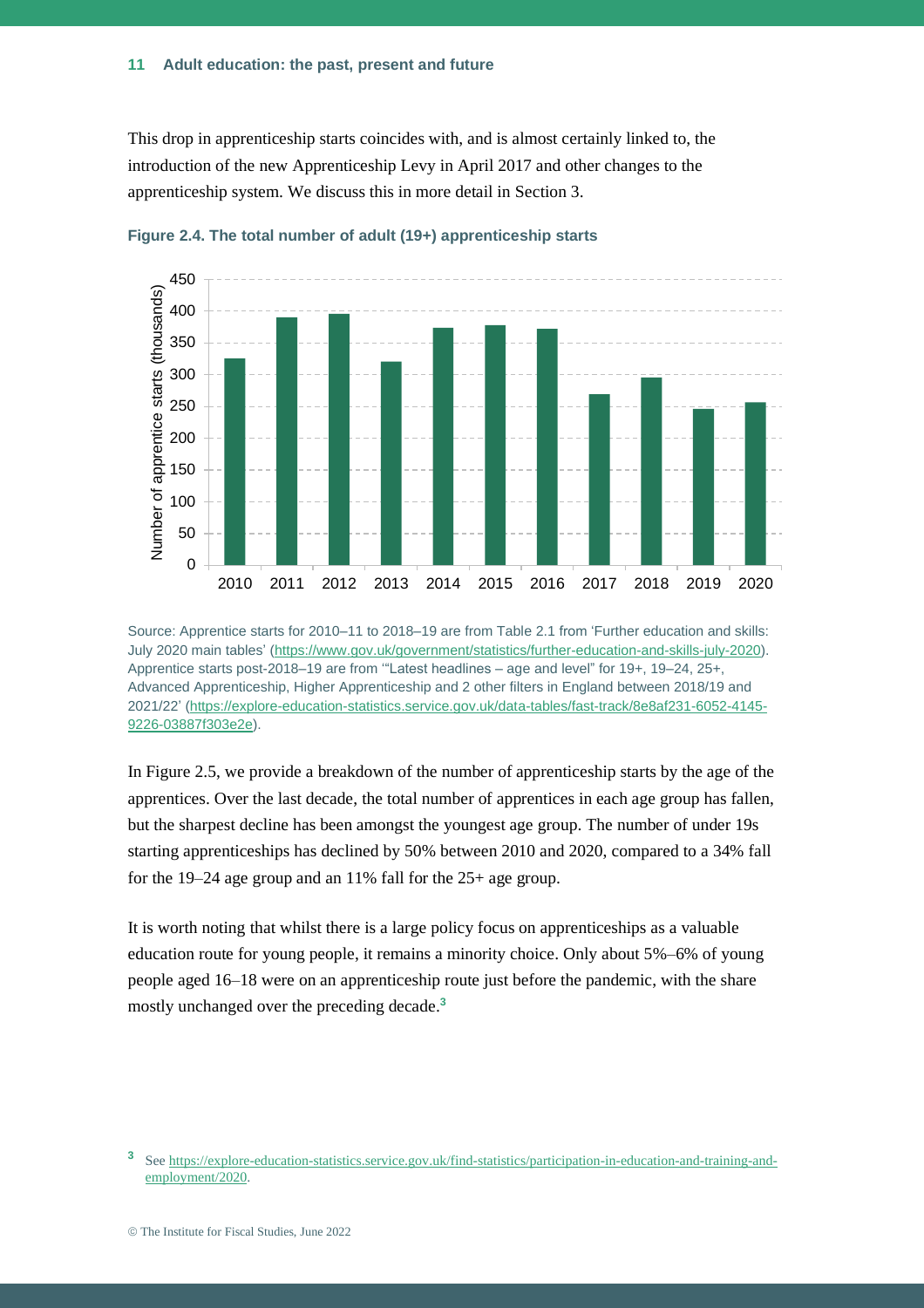

**Figure 2.5. The number of apprenticeship starts by age group**

There has also been a change in the composition of adult apprenticeships, which we show in Figure 2.6. In 2010, intermediate level apprentices – the lowest level of apprenticeships – were the most common form. After 2016–17, there was a large fall in the number of intermediate apprenticeships, but a rise in the number of higher-level apprenticeships. Therefore, although the total number of apprenticeships has declined, there has been a shift towards higher-level apprenticeships.

Source: Apprentice starts for 2010–11 to 2018–19 are from Table 2.1 from 'Further education and skills: July 2020 main tables' [\(https://www.gov.uk/government/statistics/further-education-and-skills-july-2020\)](https://www.gov.uk/government/statistics/further-education-and-skills-july-2020). Apprentice starts post-2018–19 are from '"Latest headlines – age and level" for 19+, 19–24, 25+, Advanced Apprenticeship, Higher Apprenticeship and 2 other filters in England between 2018/19 and 2021/22' [\(https://explore-education-statistics.service.gov.uk/data-tables/fast-track/8e8af231-6052-4145-](https://explore-education-statistics.service.gov.uk/data-tables/fast-track/8e8af231-6052-4145-9226-03887f303e2e) [9226-03887f303e2e\)](https://explore-education-statistics.service.gov.uk/data-tables/fast-track/8e8af231-6052-4145-9226-03887f303e2e).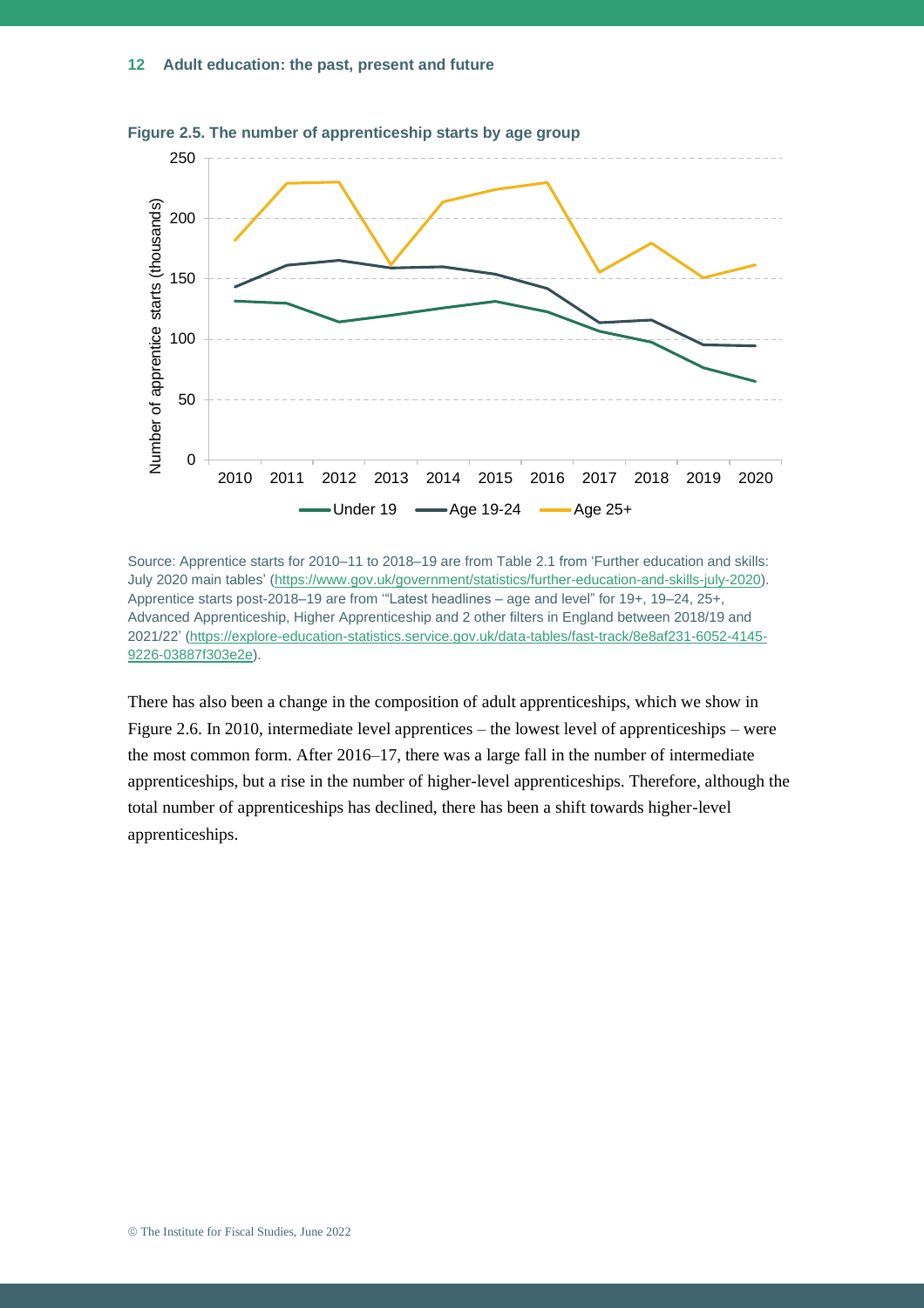

**Figure 2.6. The number of adult (19+) apprenticeship starts by level**

Source: Apprentice starts for 2010–11 to 2018–19 are from Table 2.1 from 'Further education and skills: July 2020 main tables' [\(https://www.gov.uk/government/statistics/further-education-and-skills-july-2020\)](https://www.gov.uk/government/statistics/further-education-and-skills-july-2020). Apprentice starts post-2018–19 are from '"Latest headlines – age and level" for 19+, 19–24, 25+, Advanced Apprenticeship, Higher Apprenticeship and 2 other filters in England between 2018/19 and 2021/22' [\(https://explore-education-statistics.service.gov.uk/data-tables/fast-track/8e8af231-6052-4145-](https://explore-education-statistics.service.gov.uk/data-tables/fast-track/8e8af231-6052-4145-9226-03887f303e2e) [9226-03887f303e2e\)](https://explore-education-statistics.service.gov.uk/data-tables/fast-track/8e8af231-6052-4145-9226-03887f303e2e).

The overall impact of this change in apprenticeship composition is unclear. The increase in the numbers of adults taking good-quality higher-level apprenticeships is likely to be a positive trend. However, the reducing opportunities for low-skilled individuals taking intermediate apprenticeships may limit their development. Therefore, the net effect of this change depends on what adults who would have taken intermediate apprenticeships are now doing instead – something that is very hard to observe in practice.

## **2.5 Sub-degree qualifications**

Another set of options available to adult learners is sub-degree qualifications, which correspond to Level 4 and Level 5 qualifications. This is an extremely heterogeneous set of qualifications ranging from Creative Arts foundation degrees to Higher National Diploma in Engineering. The central objective of these qualifications is to offer learners high-level training in specific vocations. Level 4 qualifications typically consist of one year of post-secondary education, while Level 5 qualifications usually last for two years.

In Figure 2.7, we present the number of people starting Level 4 and Level 5 qualifications between 2015–16 and 2018–19. Unfortunately, data are currently only available for these years and not the entire decade.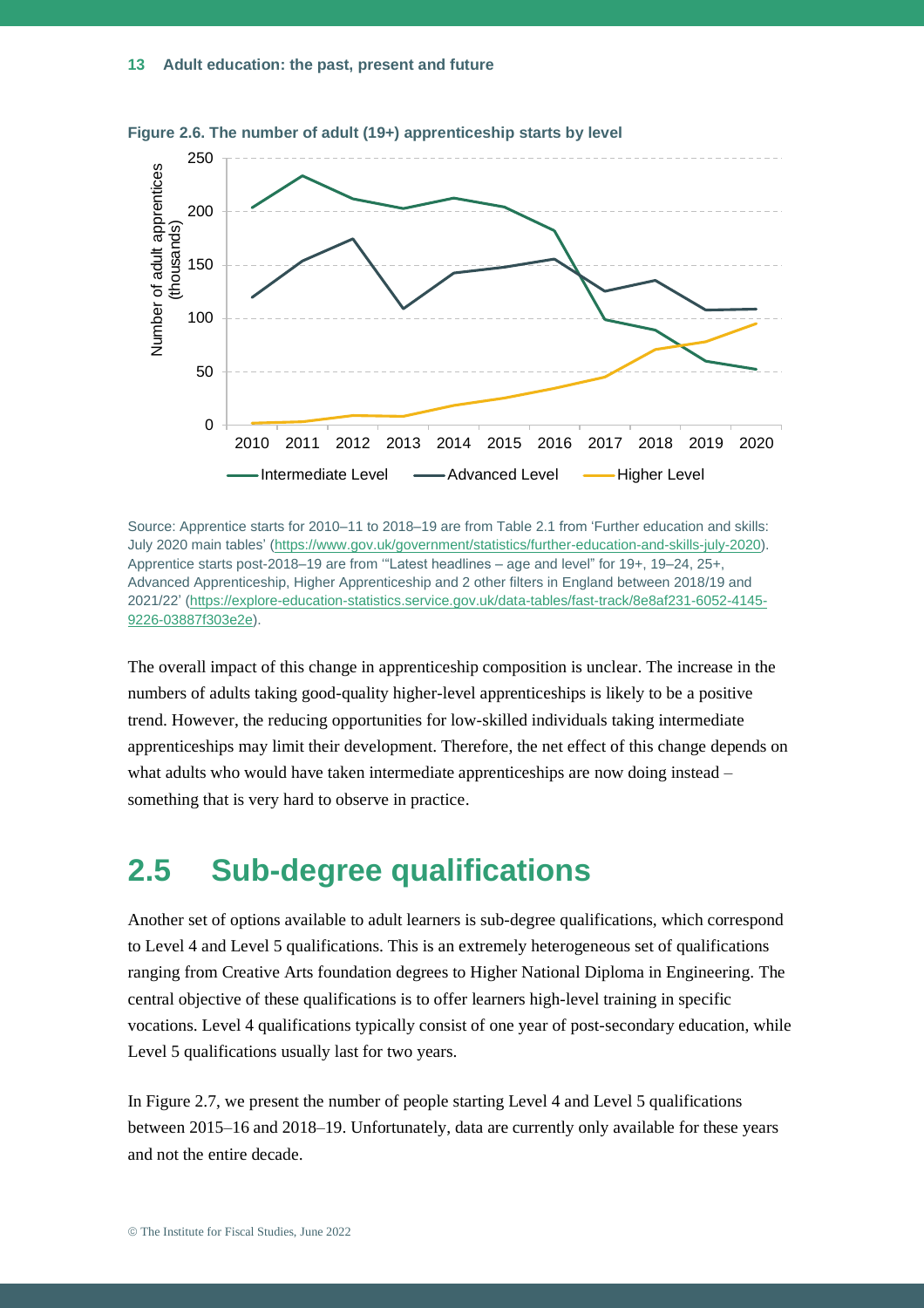

**Figure 2.7. The number of Level 4 and Level 5 entrants (excluding higher apprenticeships)**

Source: 'Higher level learners by type of higher level learning – 2015/16 to 2018/19 academic years' [\(https://explore-education-statistics.service.gov.uk/find-statistics/higher-level-learners-in](https://explore-education-statistics.service.gov.uk/find-statistics/higher-level-learners-in-england%23dataDownloads-1)[england#dataDownloads-1\)](https://explore-education-statistics.service.gov.uk/find-statistics/higher-level-learners-in-england%23dataDownloads-1).

Between 2015 and 2018, there was a year-on-year decline in the number of learners at both Level 4 and Level 5. The number of Level 4 entrants in 2018 was almost 24% lower than in 2015, and the number of Level 5 entrants was 32% lower. Unless these learners are substituting to other forms of education and training, this trend is likely to be negative. As Espinoza et al. (2020) show, for both men and women, these qualifications lead to better average earnings outcomes than finishing education at Level 3.

## **2.6 Degree learners**

The final set of qualifications that we consider is degree-level qualifications. Usually we would consider degrees as distinct from the other forms of post-18 education. However, as we discuss later, the introduction of the LLE will unify funding for vocational qualifications and degrees, so it makes sense to consider them here.

In Figure 2.8, we show the number of undergraduate entrants by mode of study since 2005. Apart from a small blip around the 2012 higher education funding reforms, there has been a gradual increase in the number full-time undergraduate learners over time, rising from 450,000 in 2005 to 510,000 in 2010 and up to 630,000 by 2020. This amounts to a rise of nearly 25% over the last decade.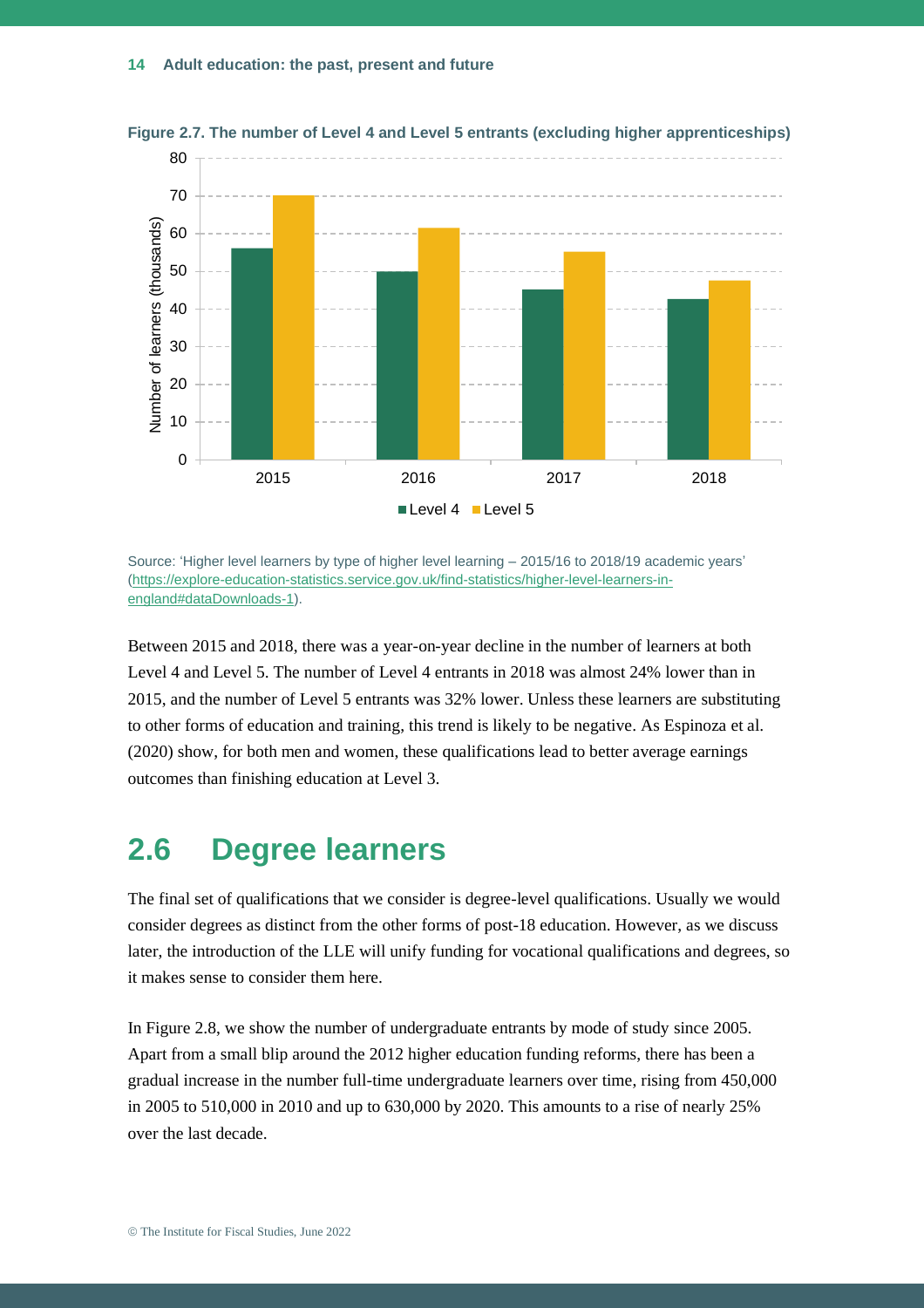

**Figure 2.8. The number of undergraduate entrants by mode of study**

Source: 'First year students by level of study and mode of study and academic year', [https://www.hesa.ac.uk/data-and-analysis/students/chart-2.](https://www.hesa.ac.uk/data-and-analysis/students/chart-2)

At the same time, the number of part-time undergraduates has more than halved, from 300,000 in 2010 to about 140,000 in 2020. This is almost certainly connected to the 2012 funding reforms, which we discuss in more detail in Section 3.

The number of full-time postgraduates has also risen sharply in recent years, while the number of part-time postgraduate students has mainly remained stable throughout the period. This is illustrated by Figure 2.9, which shows the number of postgraduate entrants by mode of study since 2005. There has been an especially large rise in the number of adults studying full-time postgraduate courses since 2016, when students became eligible for loans to cover the costs of these courses.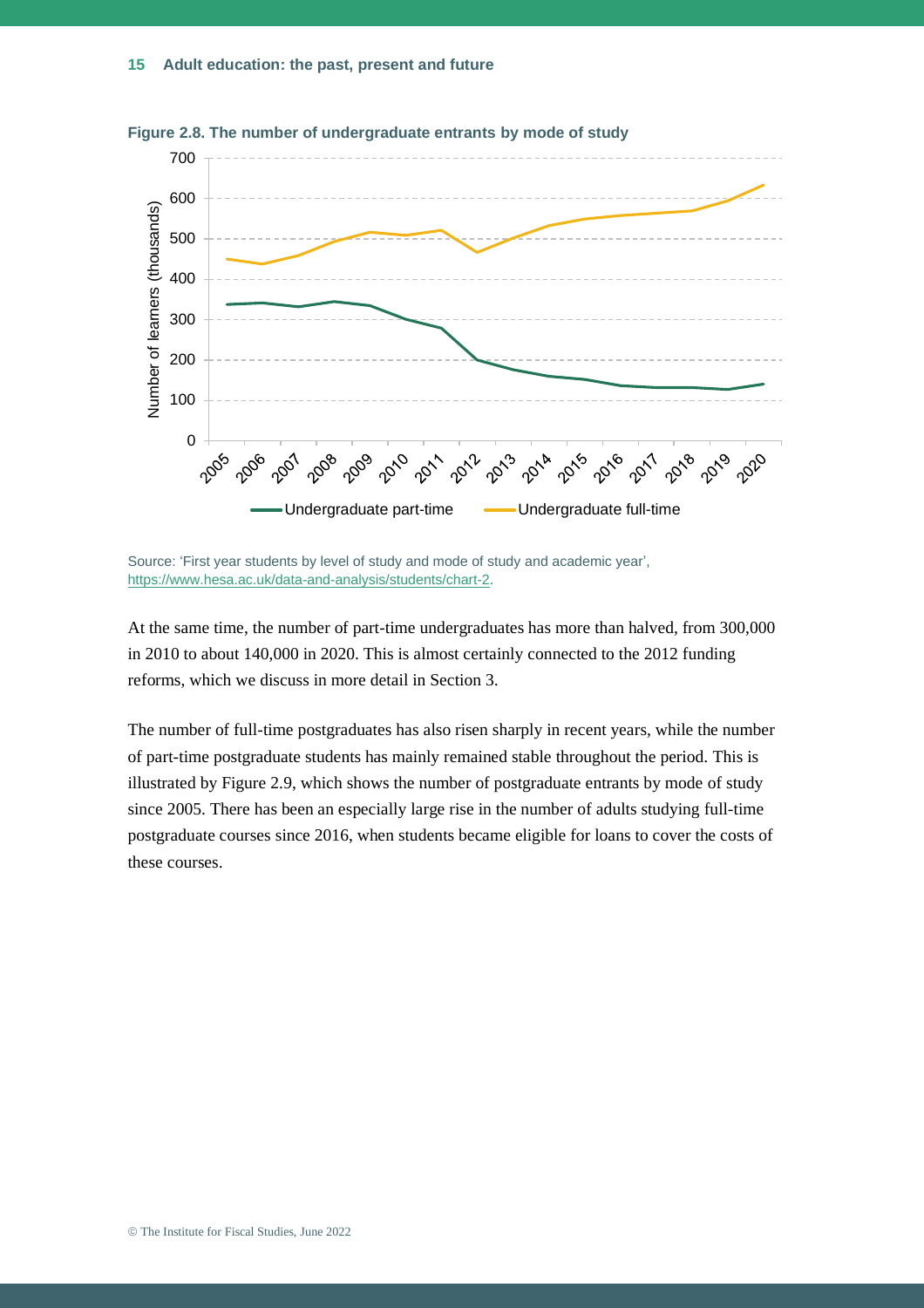

**Figure 2.9. The number of postgraduate entrants by mode of study**

Source: 'First year students by level of study and mode of study and academic year', <https://www.hesa.ac.uk/data-and-analysis/students/chart-2>.

## **Summary**

Over the last decade, there have been stark changes in the number of adult learners and the types of qualifications they are studying. The total number of adult learners starting qualifications each year has declined, and in 2020 there were roughly 30% fewer adults starting qualifications than a decade earlier. This decline has been driven by large falls in the number of adults taking lowlevel qualifications – the number of adults starting classroom-based courses at below Level 2 and at Level 2 fell by roughly 50% over the decade. There was also a 74% fall in the number of adults starting the most basic form of apprenticeships. While the number of low-level qualifications being taken has fallen sharply, the number of degree learners and higher-level apprentices has increased. The number of individuals beginning full-time undergraduate degrees was 24% higher in 2020 than a decade earlier, while the number of full-time postgraduate learners rose by 64%. In summary, there has been an incredible amount of change in adult participation in education over the last decade; a lot of this has been driven by funding and spending changes, which we explore in the next section.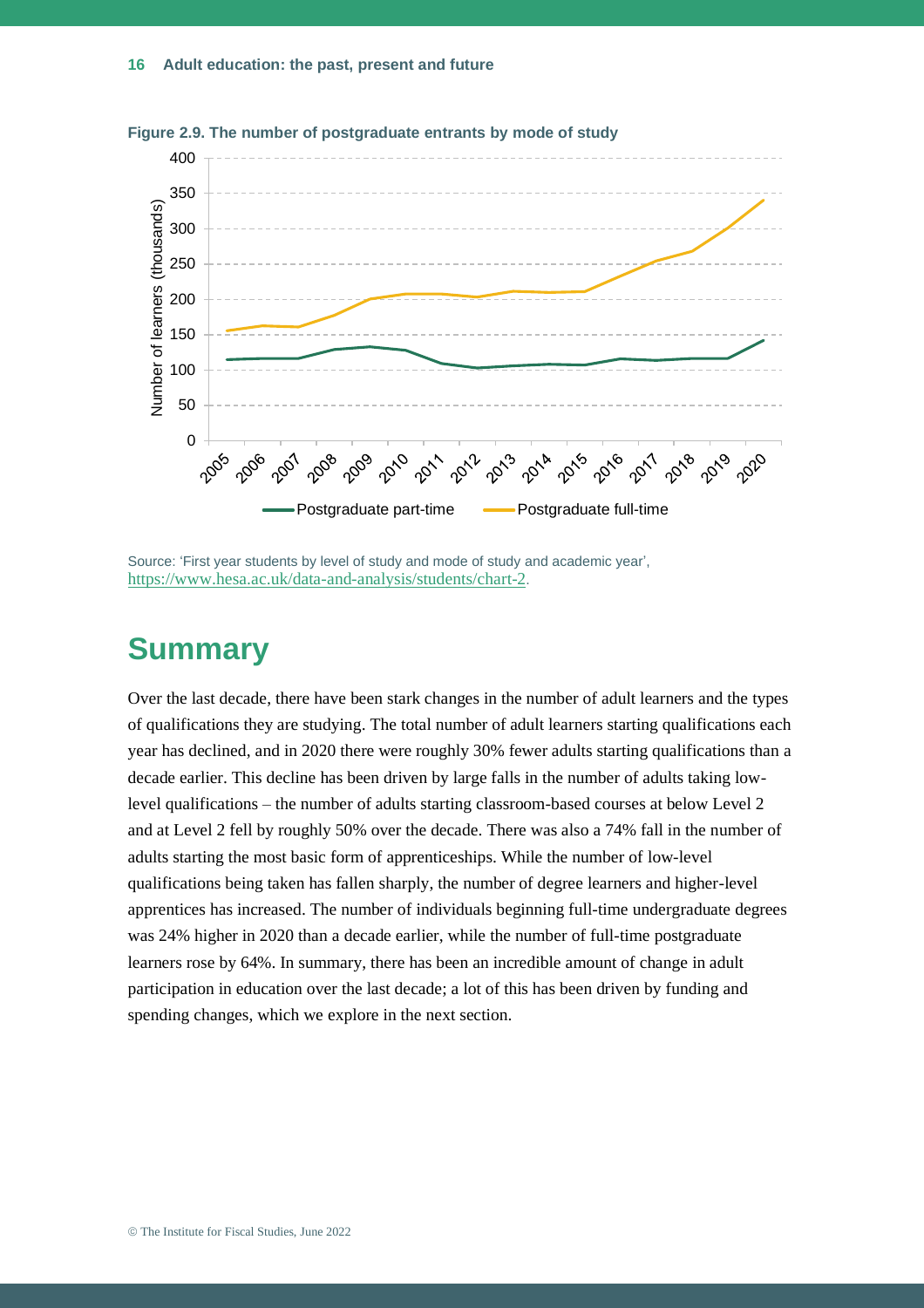## **3. Large declines in public spending and changes to student loans**

A crucial piece of context for understanding trends in adult education is how funding and spending have been changing over time. This is clearly inextricably linked to learner numbers over time. In this section, we discuss broad changes in adult education funding in recent years. The funding of adult education is complex and we do not go into all of the technicalities in this section. In brief, low-level qualifications are mainly supported by public spending, apprenticeships are funded via the Apprenticeship Levy scheme, and there is a loan system available for advanced vocational learners and degree students. We consider each of these forms of funding in turn.

## **3.1 Trends in public spending**

There has been a long-term decline in total public spending on adult education in England, which is likely to have driven and been shaped by the participation trends we documented in the previous section. This is illustrated by Figure 3.1, which shows the total level of adult education spending between 2002–03 and 2020–21, broken down by classroom-based adult education and spending on apprenticeships or work-based learning. Because of the nature of the data, apprenticeships spending is shown for all ages. Funding for higher education is excluded from these figures.

As can be seen, total funding for adult education and apprenticeships was around £5–6 billion between 2002–03 and 2010–11. Funding for classroom-based adult education then dropped, which partly reflects restrictions in funding for lower-level courses introduced following the Leitch Review in 2006. However, this was made up for by increases in funding for work-based learning, particularly the creation of the 'Train to Gain' programme in the late 2000s.

From 2010–11, total spending continued to fall. Classroom-based adult education spending fell from just over £2.9 billion in 2010–11 to just below £1.5 billion in 2020–21 (all in 2022–23 prices), a real-terms decrease of about 50% over the decade. This partly reflects cash-terms freezes in funding rates for most of the decade, which have been eroded in real terms by inflation, but also cuts in eligibility for public funding for qualifications at Level 3 and below.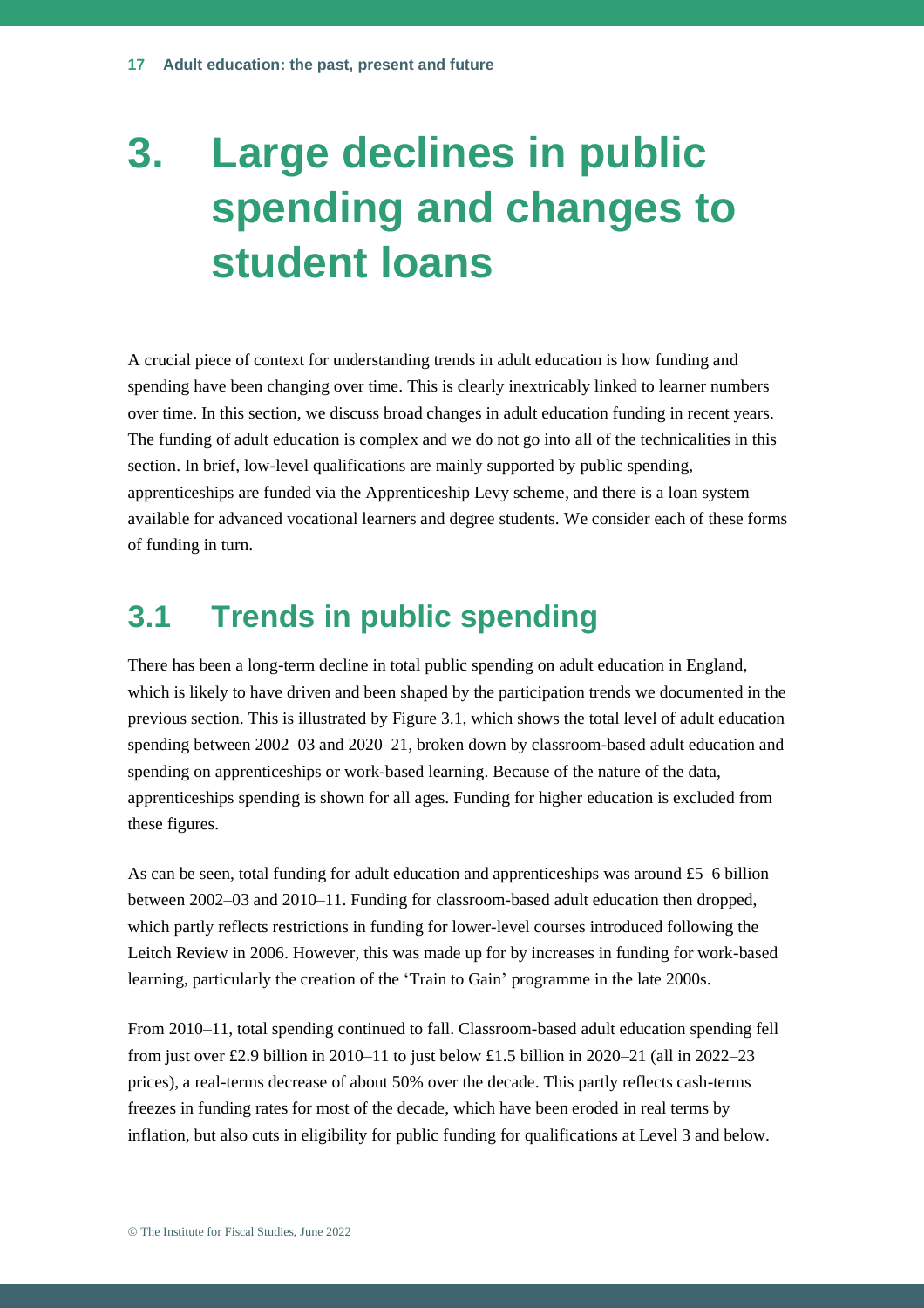

**Figure 3.1. Total spending on adult education and apprenticeships (actual, and projected for 2024–25)**

**Apprenticeships or Work-based learning Adult education (classroom-based)** 

Note: 'Work-based learning' includes 'Train to Gain'. Apprenticeships include 16–18 and 19+ apprenticeships. \* Projection.

Source: Education and Skills Funding Agency annual report and accounts 2020–21 [\(https://www.gov.uk/government/publications/education-and-skills-funding-agency-esfa-annual-report](https://www.gov.uk/government/publications/education-and-skills-funding-agency-esfa-annual-report-and-accounts-2020-to-2021)[and-accounts-2020-to-2021\)](https://www.gov.uk/government/publications/education-and-skills-funding-agency-esfa-annual-report-and-accounts-2020-to-2021); Education and Skills Funding Agency annual report and accounts 2019– 20 [\(https://www.gov.uk/government/publications/education-and-skills-funding-agency-esfa-annual](https://www.gov.uk/government/publications/education-and-skills-funding-agency-esfa-annual-report-and-accounts-2019-to-2020)[report-and-accounts-2019-to-2020\)](https://www.gov.uk/government/publications/education-and-skills-funding-agency-esfa-annual-report-and-accounts-2019-to-2020); Education and Skills Funding Agency annual report and accounts 2017–18 [\(https://www.gov.uk/government/publications/education-and-skills-funding-agency-annual](https://www.gov.uk/government/publications/education-and-skills-funding-agency-annual-report-and-accounts-2017-to-2018)[report-and-accounts-2017-to-2018\)](https://www.gov.uk/government/publications/education-and-skills-funding-agency-annual-report-and-accounts-2017-to-2018); Skills Funding Agency annual reports and accounts 2010–11 to 2016–17 [\(https://www.gov.uk/government/collections/sfa-annual-reports-and-accounts\)](https://www.gov.uk/government/collections/sfa-annual-reports-and-accounts); Department for Innovation, Universities and Skills departmental report 2009 [\(https://assets.publishing.service.gov.uk/government/uploads/system/uploads/attachment\\_data/file/238](https://assets.publishing.service.gov.uk/government/uploads/system/uploads/attachment_data/file/238617/7596.pdf) [617/7596.pdf\)](https://assets.publishing.service.gov.uk/government/uploads/system/uploads/attachment_data/file/238617/7596.pdf); Department for Education, 'Adult education budget: S31 grant determination letters 2020 to 2021' [\(https://www.gov.uk/government/publications/adult-education-budget-s31-grant-determination](https://www.gov.uk/government/publications/adult-education-budget-s31-grant-determination-letters-2020-to-2021)[letters-2020-to-2021\)](https://www.gov.uk/government/publications/adult-education-budget-s31-grant-determination-letters-2020-to-2021); Department for Education, 'Adult education budget: S31 grant determination letters 2019 to 2020' [\(https://www.gov.uk/government/publications/adult-education-budget-s31-grant](https://www.gov.uk/government/publications/adult-education-budget-s31-grant-determination-letters)[determination-letters\)](https://www.gov.uk/government/publications/adult-education-budget-s31-grant-determination-letters); Spending Review (HM Treasury, 2021); HM Treasury, GDP deflators, March 2022 [\(https://www.gov.uk/government/statistics/gdp-deflators-at-market-prices-and-money-gdp-march-](https://www.gov.uk/government/statistics/gdp-deflators-at-market-prices-and-money-gdp-march-2022-quarterly-national-accounts)[2022-quarterly-national-accounts\)](https://www.gov.uk/government/statistics/gdp-deflators-at-market-prices-and-money-gdp-march-2022-quarterly-national-accounts).

Total spending on work-based learning and apprenticeships fell by about £500 million between 2010–11 and 2014–15 as the 'Train to Gain' programme was unwound and participants moved over to apprenticeships. Since then, spending on apprenticeships (across all ages) has remained close to about £2 billion per year in today's prices. Despite the introduction of the Apprenticeship Levy on firms in April 2017 and the associated change in the funding regime, total spending on apprenticeships has still remained close to £2 billion per year. There was a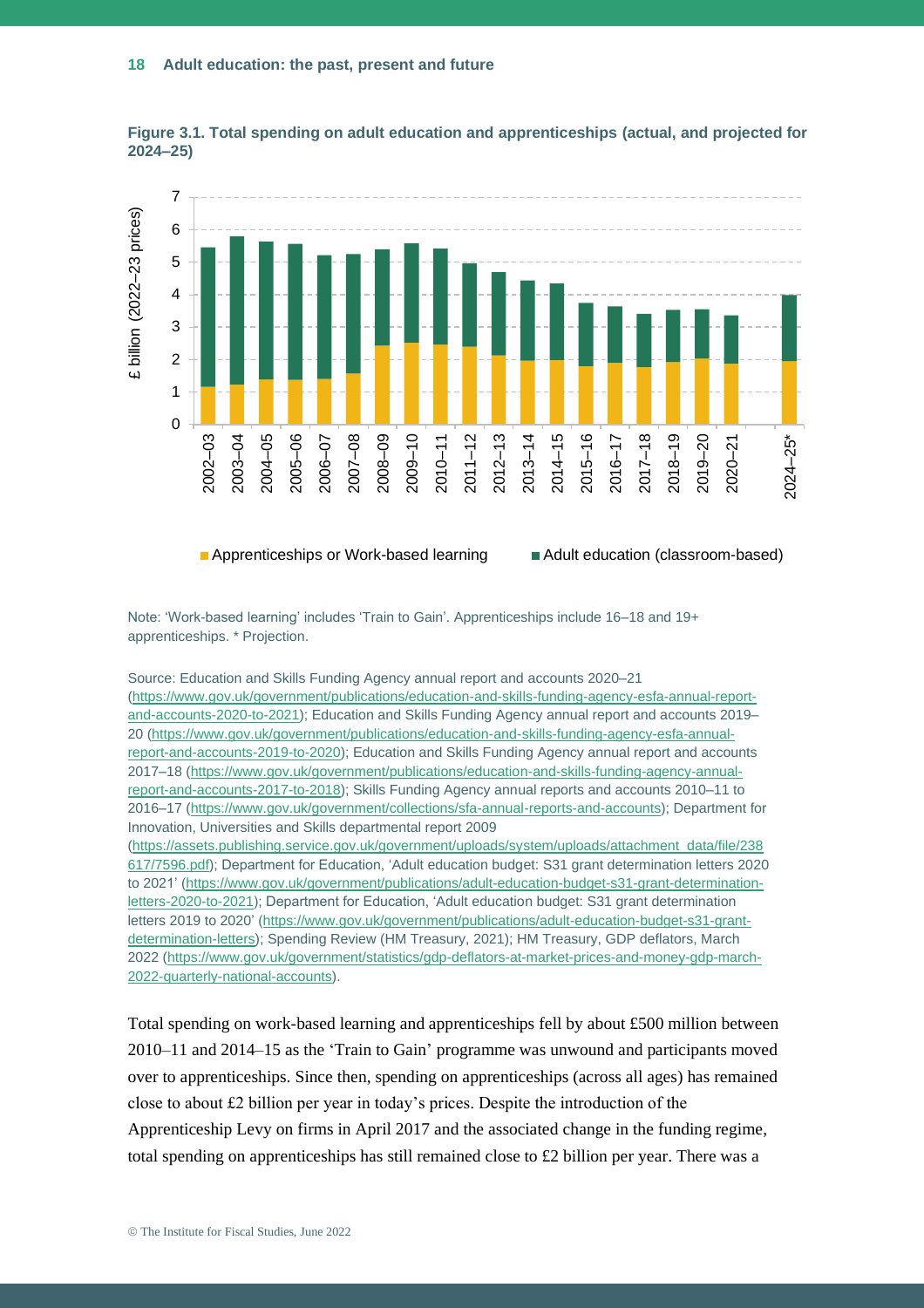drop of £150 million, or 8%, in 2020–21, but this likely reflects the temporary effects of the pandemic on demand and supply.

Combining these trends, total spending on adult education and apprenticeships fell from £5.4 billion in 2010–11 to about £3.4 billion in 2020–11, a drop of about 38% in real terms. However, there has been a big shift in composition with about 55%–60% of spending on apprenticeships, compared to about 45% in 2010–11 (or up from 28% if we exclude 'Train to Gain' in 2010–11).

Looking to the future, the government has committed to increases in spending on adult education in the 2021 Spending Review. This includes:

- An extra £550 million in cash terms for adult education in 2024–25 compared with 2019– 20 (this comes from the commitment to a National Skills Fund of £2.5 billion over this parliament). This will be used to partially restore public funding for adults taking their first full Level 3 qualifications, new skills bootcamps and other reforms to adult education funding.
- £170 million in increased apprenticeship funding by 2024–25. This will be mainly used to provide a more flexible funding model, particularly for small and medium-sized enterprises.
- £560 million for a new programme called 'Multiply' to improve numeracy skills across the UK. This is to be spread over three years and so will amount to about £190 million per year on average.

Together, this amounts to about £900 million in extra day-to-day spending on adult education and apprenticeships in 2024–25 compared with 2019–20 (cash terms). This will deliver a 12% real-terms increase in total spending on adult education and apprenticeships between 2019–20 and 2024–25, taking total spending back to around 2014–15 levels, but still over 25% lower than its recent high point in 2010–11.

The planned real-terms increase in classroom-based education (about 33%) is larger than the planned change in apprenticeship spending (a small drop of 4%). This reflects the fact that the planned increases in spending are largely focused on adult education, with the planned increased in apprenticeship funding not quite enough to keep pace with a relatively high level of inflation.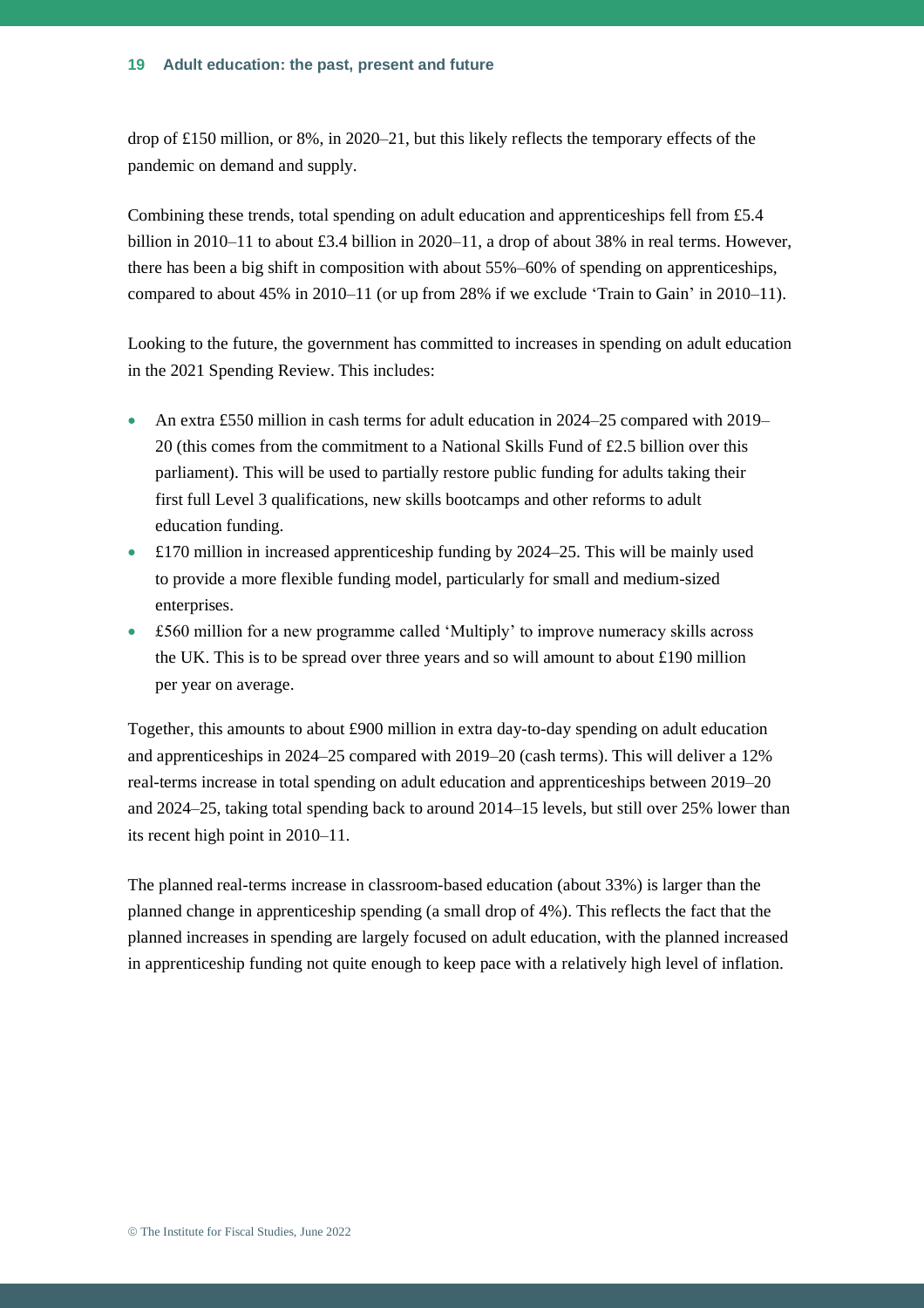## **3.2 Additional public spending on low-level education and training**

As detailed above, there will be additional public money spent on post-18 education over the course of this parliament through the £2.5 billion National Skills Fund. This will primarily be spent on increased eligibility for low-level qualifications.

#### **Changes to Level 2 and Level 3 entitlements**

From about 2013, most adults aged 24 or over were no longer eligible for public funding for their first full Level 2 and Level 3 qualifications. Instead, only co-funding of 50% was available for most adults taking Level 2 qualifications through the Adult Education Budget and through Advanced Learner Loans for Level 3 qualifications. Only adults who were unemployed were eligible for full public funding.

The Augar Review (Department for Education, 2019) recommended restoring full public funding for adults to take their first full Level 2 and Level 3 qualifications. This was on the basis of research suggesting that Level 2 qualifications increase earnings by 11% and Level 3 qualifications by a further 9%, on average.**<sup>4</sup>** However, producing true causal estimates of the impact of adult skills qualifications can be fraught with difficulties, as it can be hard to find a convincing counterfactual. A recent paper for Norway seeks to address this by using detailed census or register data and it confirms high returns to adult skill qualifications in this context, particularly for women.**<sup>5</sup>**

From April 2021, the government restored full public funding for some Level 3 qualifications for adults aged 24 or over. In particular, full public funding has been restored for Level 3 qualifications deemed to be in-demand or which offer high returns. In principle, this is a relatively complex and potentially partial approach. In practice, the offer already covers quite a wide range of subject areas.**<sup>6</sup>**

There have not yet been any commitments to restore public funding Level 2 qualifications, except in English and mathematics. This is potentially a concern as Level 2 qualifications can often be a stepping stone to Level 3 qualifications.

**<sup>4</sup>** See Bibby et al. (2014).

**<sup>5</sup>** See Bennett, Blundell and Salvanes (2021).

**<sup>6</sup>** See [https://www.gov.uk/government/publications/find-a-free-level-3-qualification/list-of-free-level-3](https://www.gov.uk/government/publications/find-a-free-level-3-qualification/list-of-free-level-3-qualifications-available-to-eligible-adults) [qualifications-available-to-eligible-adults.](https://www.gov.uk/government/publications/find-a-free-level-3-qualification/list-of-free-level-3-qualifications-available-to-eligible-adults)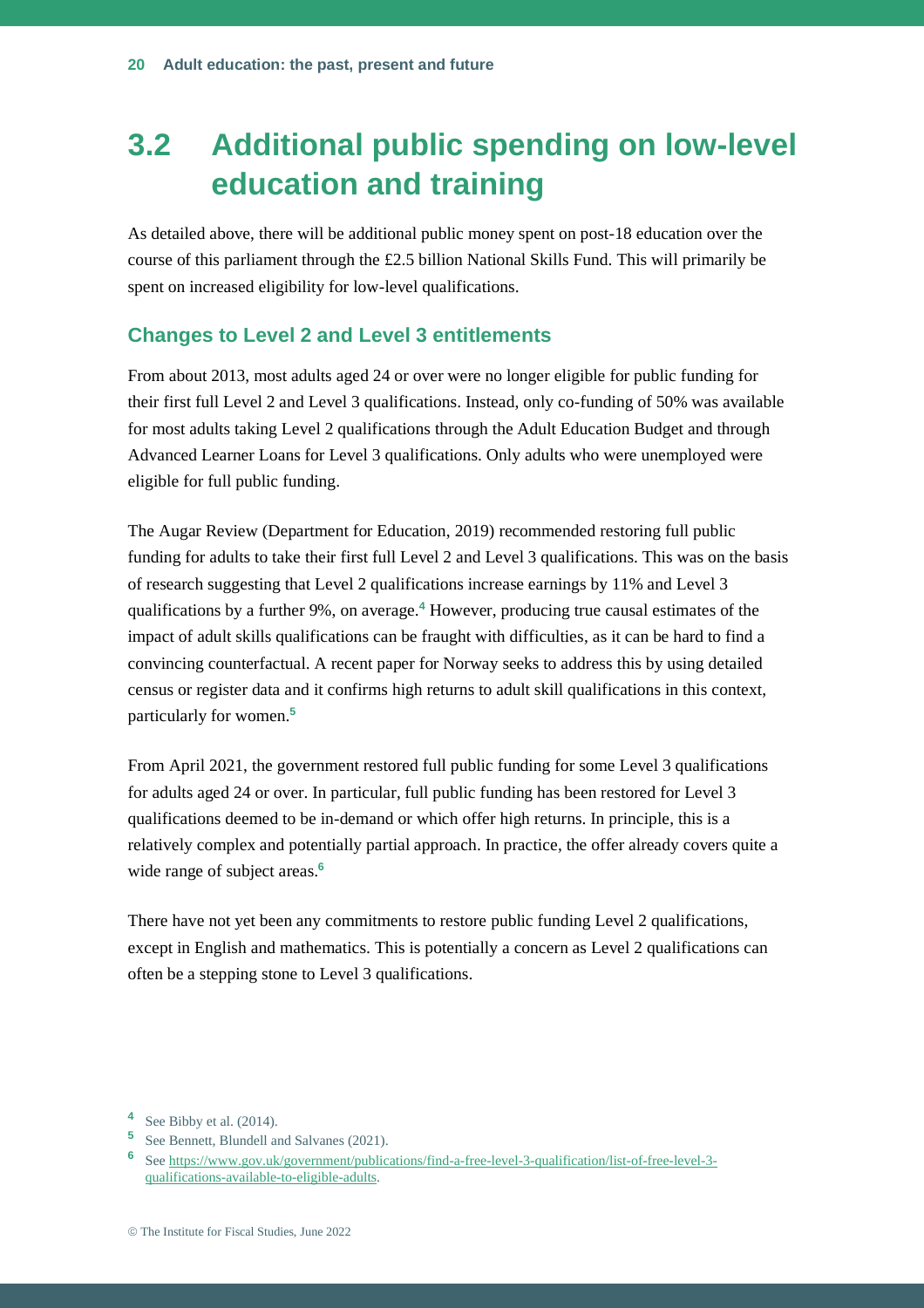#### **Skills bootcamps**

As part of the National Skills Fund, the government has allocated funding to a new type of training programme called skills bootcamps. These are free, short courses up to 16 weeks that are designed to provide learners with in-demand skills to enable career progression within their current sector or to change sectors.**<sup>7</sup>** The government allocated an initial £43 million to skills bootcamps in 2021–22 and will invest a further £550 million over the next three years to respond to priority skill needs.**<sup>8</sup>** The first skills bootcamps have been rolled out across the country with training in areas such as Digital, Engineering and HGV driving.**<sup>9</sup>**

Because skills bootcamps have only just been introduced, it is clearly far too early to evaluate whether they have been successful. However, the principle of providing adults with the opportunity to acquire in-demand skills is a good one. Recent analysis by the Office for National Statistics<sup>10</sup> found that 'more than half of businesses who reported worker shortage stated they were unable to meet demands'. A key barrier to workers filling gaps in the labour market is a lack of skills, and thus there could be a role for a training programme such as the skills bootcamps to address this issue.

There are a number of factors that will determine the extent to which skills bootcamps are successful. First, it is crucial that learners receive high-quality training; maintaining the quality of skill bootcamps as they are expanded across the country will be challenging. There is also the concern that skills bootcamps may simply crowd out existing private provision of skills courses in local areas. It is also essential that potential employers recognise the skills that individuals gain through skills bootcamps even if they do not gain a qualification for their attendance.

## **3.3 Apprenticeships**

The government has frequently set out high ambitions for apprenticeships. Such ambitions are based on strong empirical evidence too. Cavaglia, McNally and Ventura (2020) find that apprenticeships raise earnings by 30% and 46% for men educated up to Levels 2 and 3, respectively. For women, they find that apprenticeships raise earnings by 10% and 20% for the respective groups. They also find that there is a great deal of heterogeneity by sector with high returns to apprenticeships in the areas of construction, engineering and manufacturing – areas

**<sup>7</sup>** See [https://skillsforlife.campaign.gov.uk/courses/skills-bootcamps/.](https://skillsforlife.campaign.gov.uk/courses/skills-bootcamps/)

**<sup>8</sup>** See [https://assets.publishing.service.gov.uk/government/uploads/system/uploads/attachment\\_data/file/1065705/](https://assets.publishing.service.gov.uk/government/uploads/system/uploads/attachment_data/file/1065705/National_Skills_Fund_consultation_response.pdf)  [National\\_Skills\\_Fund\\_consultation\\_response.pdf.](https://assets.publishing.service.gov.uk/government/uploads/system/uploads/attachment_data/file/1065705/National_Skills_Fund_consultation_response.pdf)

**<sup>9</sup>** See [https://www.gov.uk/government/publications/find-a-skills-bootcamp/list-of-skills-bootcamps.](https://www.gov.uk/government/publications/find-a-skills-bootcamp/list-of-skills-bootcamps)

**<sup>10</sup>** See 'Changing trends and recent shortages in the labour market, UK: 2016 to 2021', [https://www.ons.gov.uk/employmentandlabourmarket/peopleinwork/employmentandemployeetypes/articles/changi](https://www.ons.gov.uk/employmentandlabourmarket/peopleinwork/employmentandemployeetypes/articles/changingtrendsandrecentshortagesinthelabourmarketuk/2016to2021) [ngtrendsandrecentshortagesinthelabourmarketuk/2016to2021](https://www.ons.gov.uk/employmentandlabourmarket/peopleinwork/employmentandemployeetypes/articles/changingtrendsandrecentshortagesinthelabourmarketuk/2016to2021)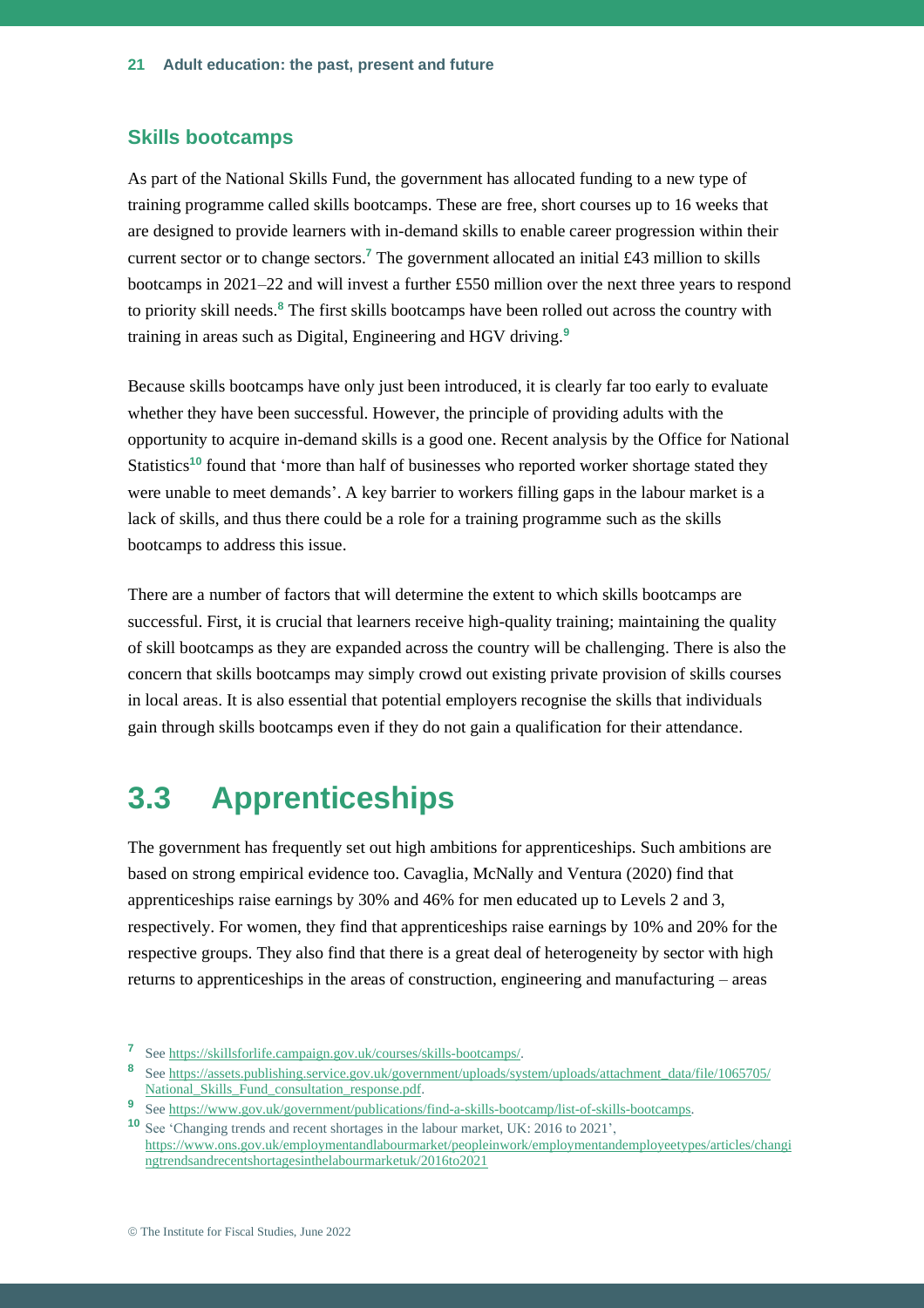#### **Adult education: the past, present and future 22**

mostly dominated by men – and lower returns to subject areas such as childcare – mostly taken by women. These return estimates are, however, measured at a young age. Hanushek et al. (2017) suggest that the employment advantage that young workers with apprenticeships have over those with general education in early years can be reversed later in the life cycle (from about 50).

The main recent change to the apprenticeship system was the introduction of the Apprenticeship Levy in 2017. This also coincided with a number of other gradual changes, such as the shift from Apprenticeship Frameworks to Apprenticeship Standards in an effort to improve quality.

Under the levy, large employers with a total paybill in excess of  $\pounds 3$  million pay 0.5% of their paybill as an apprenticeship levy. This is transferred into a digital account and topped up by 10% of extra public funding, which can be used to pay for the costs of apprenticeship training. There is also a generous system of public funding for non-levy-paying firms, who only have to pay 5% of the costs of apprenticeship training.**<sup>11</sup>** As a result, the costs of apprenticeship training up to the value of maximum funding bands is mostly fully funded for all firms.

Despite this high level of public funding, we saw earlier that there have been declines in apprenticeship starts since 2017. However, Patrignani et al. (2021) argue that levy-paying firms increased their demand for apprenticeships, particularly higher and advanced apprenticeships. They instead argue that the most of the decline can be explained by a misallocation of funds, with a lack of funds for non-levy-paying firms, as well as other difficulties in using the digital accounts.

In response, the government has provided more flexibility, allowing levy-paying firms to transfer more of the unused funds in their digital accounts to non-levy-paying firms. They have also increased financial incentives to take on apprentices, with a £3,000 hiring incentive payment in place up until January 2022. Despite these efforts, apprenticeships starts remain relatively low.

The other major reform has been the shift from Apprenticeship Frameworks to Apprenticeship Standards, which are thought to be higher quality and better linked to employer needs. This shift may further explain some of the decline in apprenticeship starts, including the new 12-month minimum duration.**<sup>12</sup>** A shift towards higher-quality apprenticeships may, however, be a good compositional shift in the long run. Indeed, we have already seen a shift towards higher-level apprenticeships in recent years. The main difficulty is the shrinking number of opportunities at Level 2. This continues a theme from the previous section, with a focus on expanding

**<sup>11</sup>** <https://www.apprenticeships.gov.uk/employers/funding-an-apprenticeship-non-levy>

**<sup>12</sup>** <https://blogs.lse.ac.uk/businessreview/2021/04/19/uk-apprenticeships-impacts-of-the-levy-and-covid-19/>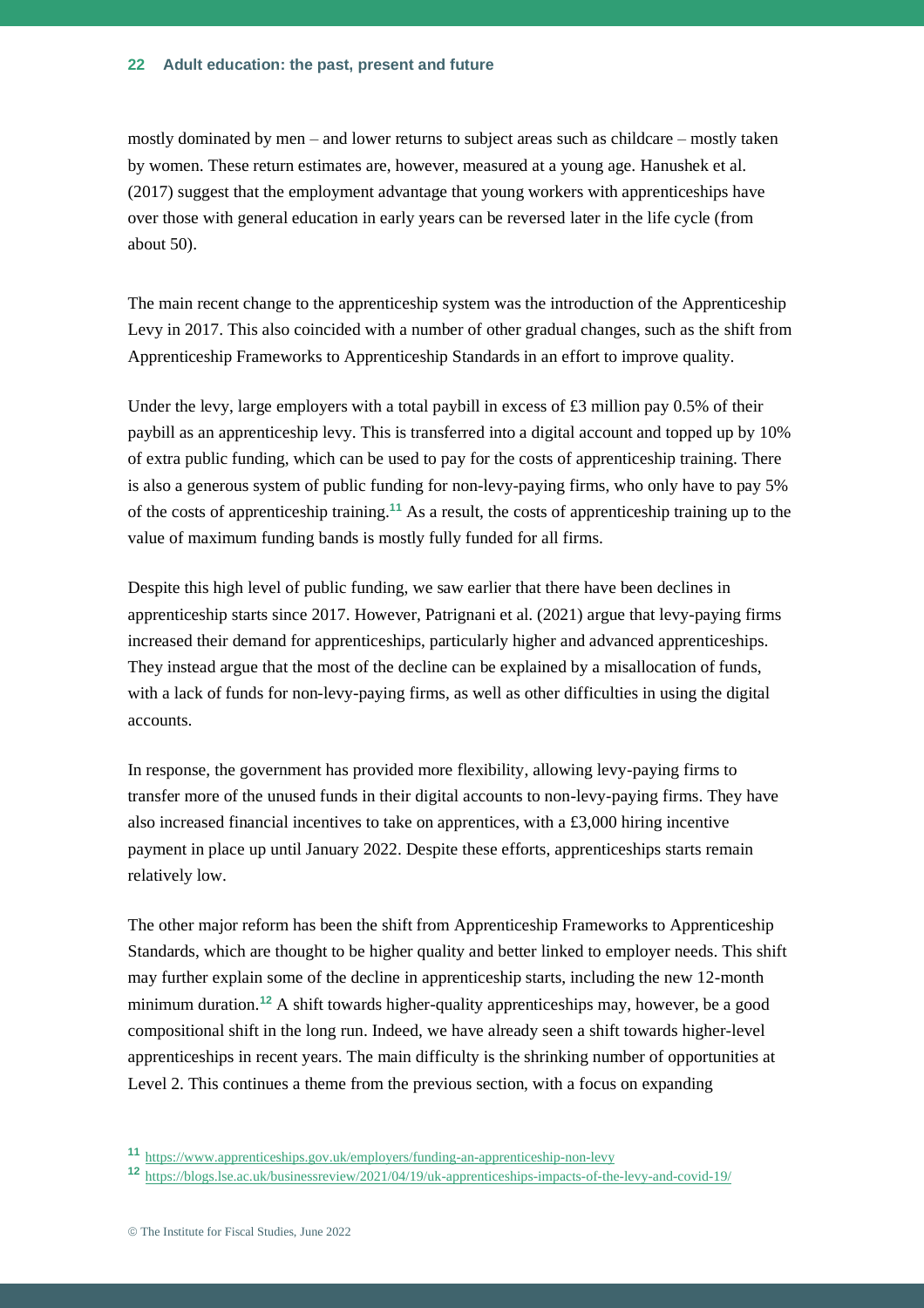opportunities at Level 3 and above, but little focus on opportunities for those who have not already achieved Level 2.

## **3.4 Post-18 funding**

The post-18 funding system in England has changed fundamentally over the last 15 years, and is set to change again in the next few years as the higher education student loans system is reformed and the LLE is introduced.**<sup>13</sup>** In this subsection, we highlight a few key changes that have likely been significant drivers of the changes in learner numbers discussed above. These are: the introduction of equivalent or lower qualification (ELQ) rules for teaching grants in 2008–09, the large reform to higher education funding in 2012–13; the removal of student number controls between 2014–15 and 2015–16; and the introduction of Master's degree loans in 2016–17.**<sup>14</sup>**

The **introduction of ELQ rules for teaching grants in 2008–09** meant that both part-time and full-time students studying for qualifications at the same or a lower level than a qualification they already held no longer attracted teaching grants to universities, which were still substantial for all subjects at the time. Providers reacted by closing courses, raising fees, or charging affected students an 'ELQ supplement'.**<sup>15</sup>** Part-time provision was much more affected than fulltime provision, as a much higher share of part-time students already held a higher education qualification (Callender and Thompson, 2018).

The most important changes came with the **large reform to higher education funding in 2012– 13**. Then, maximum tuition fees for new full-time undergraduates were nearly tripled, government teaching grants were cut (but not by as much as the increase in maximum tuition fees), and a new student loans system was introduced with less favourable conditions for most students. Most obviously, this made higher education more expensive for full-time undergraduates, which explains the dip in the number of full-time undergraduates in that year and the increase in participation in the previous year as gap years became costlier.

But there were also more subtle effects. For example, as most students could never expect to pay off their full student loans, studying for shorter Level 4/5 courses became less attractive, because the additional years of study required for a Level 6 course only increased the expected write-off at the end of the loan term but were effectively free of charge from the student's point of view.

**<sup>13</sup>** The LLE is discussed later; for further context, see Sibieta et al. (2021). The reform of the higher education student loans system is discussed in Waltmann (2022).

**<sup>14</sup>** We do not, for example, discuss the introduction of maintenance loans for part-time students, the replacement of maintenance grants with additional loans, and various changes to student loan repayment thresholds. For a more comprehensive account, see, for example, Pollard et al. (2019).

**<sup>15</sup>** See Lingwood (2015) for a case study.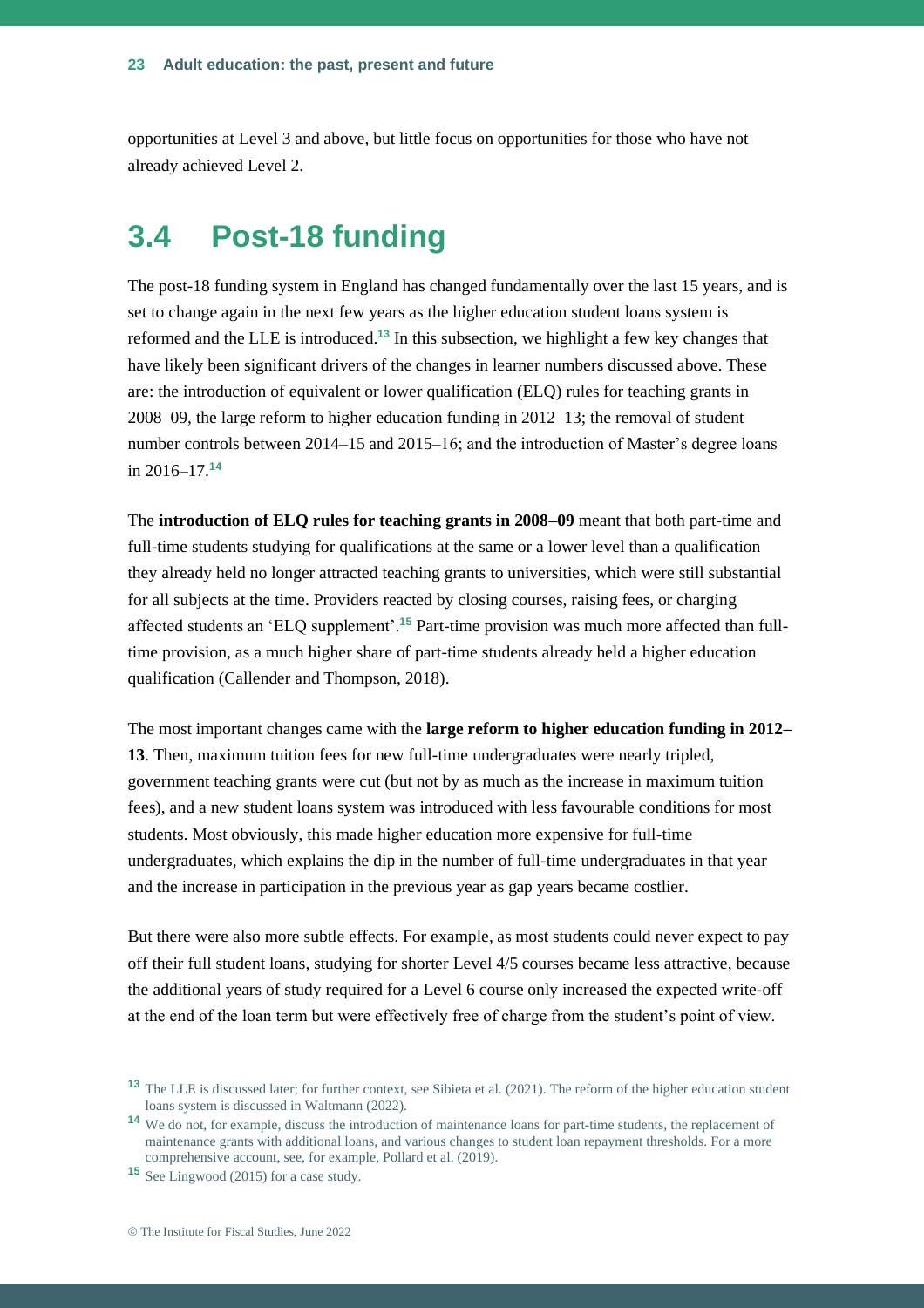For universities, the high fees they were able to charge for full-time undergraduate degrees also made these courses more attractive.

For part-time students, fees were capped for the first time, tuition fee loans were introduced, and means-tested tuition fee and course grants were abolished. This shifted part-time provision from a system characterised by relatively small out-of-pocket payments to one more akin to the fulltime system, where relatively high tuition fees could in principle be financed by government student loans.

In combination, these changes seem to have made the system less attractive for part-time students, explaining the steep fall in part-time starters in 2012–13. Many part-time students will not in fact have been eligible for government loans, either as a consequence of ELQ rules or because they studied at less than the minimum intensity of 25% of full time. Those who were might well have anticipated paying back their loans in full (given that amounts borrowed will usually have been smaller than for full-time students).

The next major policy change driving learner numbers was the **removal of student number controls between 2014–15 and 2015–16**. This change gave providers free reign to expand fulltime undergraduate provision as they saw fit. Given the financial attractiveness of full-time undergraduate courses for providers, many will have admitted more students to full-time degree courses. This will have further depressed Level 4/5 and part-time learner numbers.

Finally, the introduction of **Master's degree loans in 2016–17** meant that postgraduates could borrow up to £10,000 to be used to cover part of the cost of postgraduate study. In the year of its introduction, enrolments of English-domiciled loan-eligible students increased by more than a third, whereas enrolments of other students remained flat. Interviews with both students and institutions are consistent with the rise in enrolments being directly driven by the availability of loans (Adams et al., 2019).

### **3.5 Summary**

Over the last decade, there has been a significant decline in spending on adult education. Total spending on adult education and apprenticeships fell by 38% between 2010–11 and 2020–21. Most of this drop can be explained by a 50% fall in classroom-based adult education, which reflects reductions in eligibility for low-level qualifications and a long-term cash-terms freeze in funding rates. These cuts will be partially reversed by an £900 million in extra spending in 2024–25 compared with 2019–20, which includes funding for a restoration of public funding for first full Level 3 qualifications. However, total spending on adult education and apprenticeships will still be 25% lower in 2024–25 compared with 2010–11.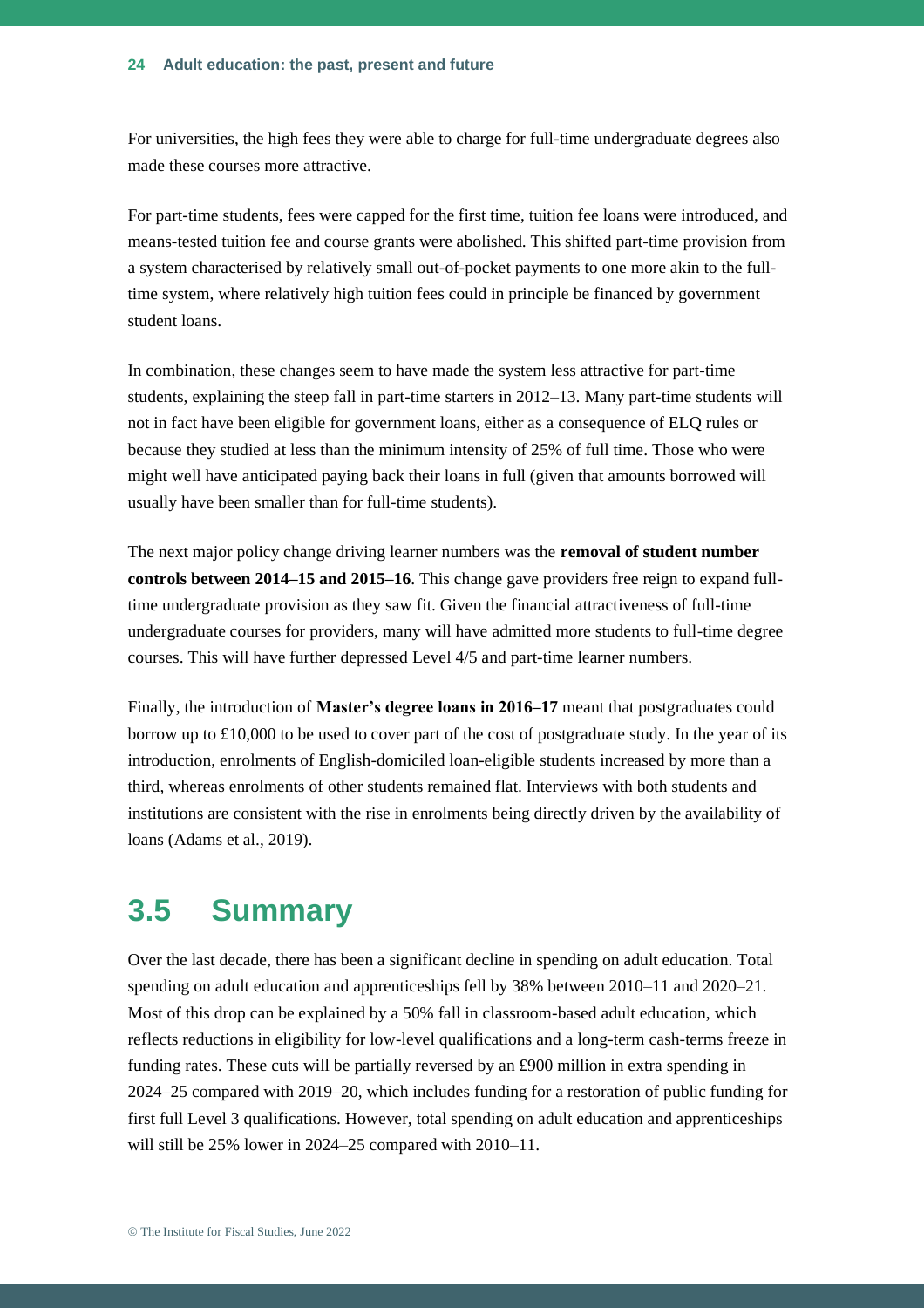#### **Adult education: the past, present and future 25**

There has also been a big shift in the composition of spending with about 55%–60% of total spending now taken up by apprenticeships, compared with about 45% (or up from 28% if we exclude 'Train to Gain') in 2010–11. However, apprenticeship starts have dropped off since the introduction of the Apprenticeship Levy in April 2017. There has also been a shift towards more higher- and advanced-level apprenticeships.

There have also been significant changes to higher education funding. The introduction of ELQ rules is likely to have played a significant part in the reduction in part-time student numbers, whilst the 2012 reforms are likely to have increased incentives to take degree-level courses instead of Level 4 and 5 courses. The introduction of postgraduate loans is very likely to have boosted the numbers on Master's courses.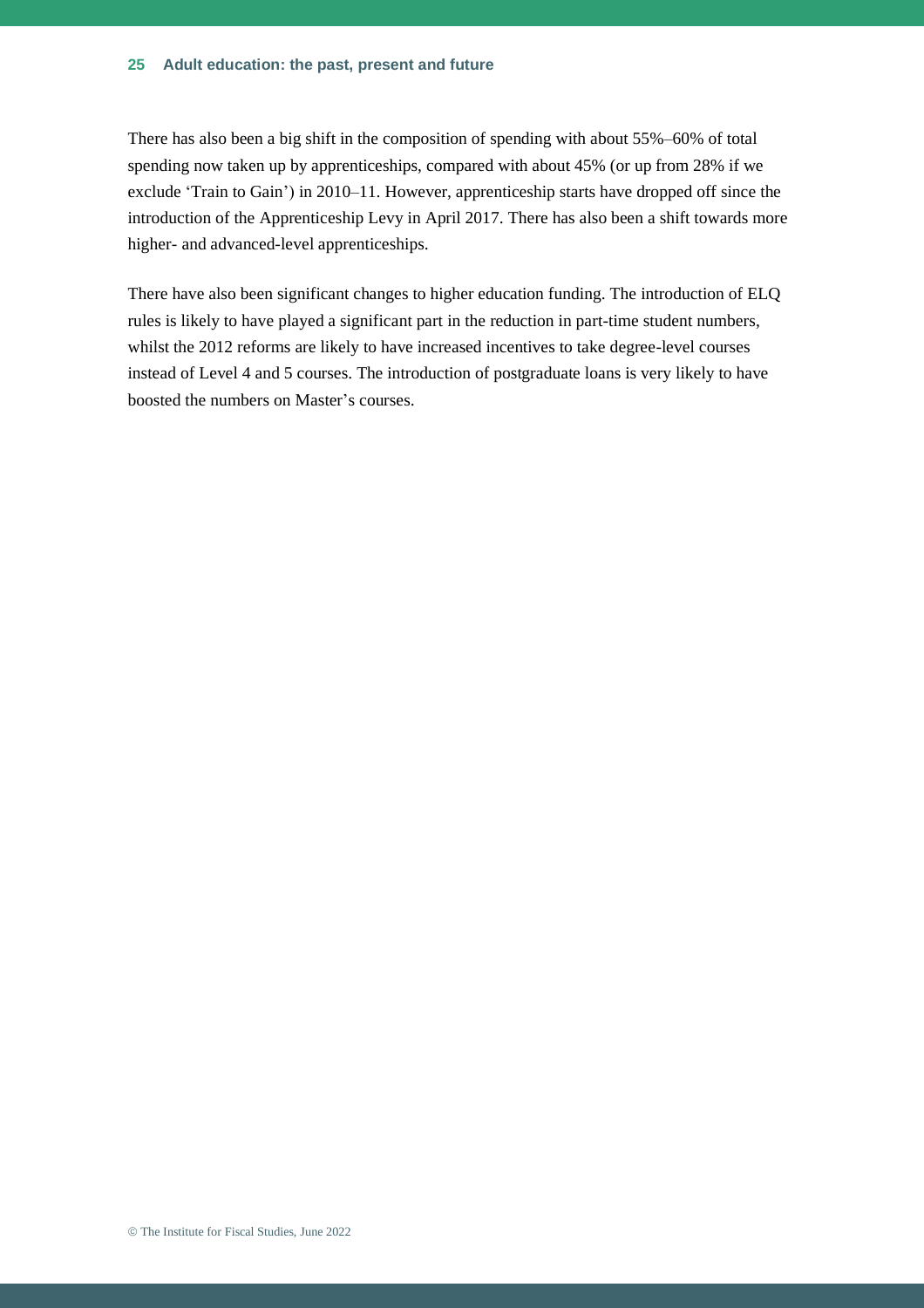## **4. Planned future reforms**

In the past few years, the government has announced or mooted an array of different reforms to adult and post-18 education. Even for those familiar with adult education policy, it can be difficult to keep abreast of all of these changes. However, we can group all of these reforms into three broad categories, as shown in Table 4.1.

#### **Table 4.1. Adult education policy reforms**

| Set of policy reform |                                                           | <b>Description</b>                                                                                               |  |
|----------------------|-----------------------------------------------------------|------------------------------------------------------------------------------------------------------------------|--|
| 1.                   | Additional public spending<br>on low-level qualifications | Increased eligibility for funded Level 3 qualifications<br>Skills bootcamps<br>Extra spending on apprenticeships |  |
| $2_{1}$              | Reform of technical<br>qualifications                     | Creation of T Levels<br>Expanded provision of Level 4 and 5 qualifications                                       |  |
| 3.                   | Lifelong Loan Entitlement                                 | Reform of post-18 student loans system                                                                           |  |

In the previous section, we discussed additional public spending plans. In what follows, we describe what we already know about planned reforms to technical qualifications and the LLE, including their potential impact given the evidence base. The most significant reform is likely to be the new LLE, which will provide an entitlement to higher education style loans for four years of post-18 education at Level 4 and above. There will also be clear interaction between these reforms, with the LLE a deliberate attempt to stimulate more demand for Level 4 and 5 qualifications. Unfortunately, there also remain a number of unanswered questions and missing details, particularly with regards to rules regarding ELQs and part-time courses.

## **4.1 Reform of technical qualifications**

The government is reforming the qualifications that are offered. The goal is to make adult education more responsive to the skills required by employers and local labour markets.

#### **Local Skills Improvement Plans**

A key pillar of the government's attempts to make adult education more responsive to employer and local needs is the creation of Local Skills Improvement Plans (LSIPs). First announced in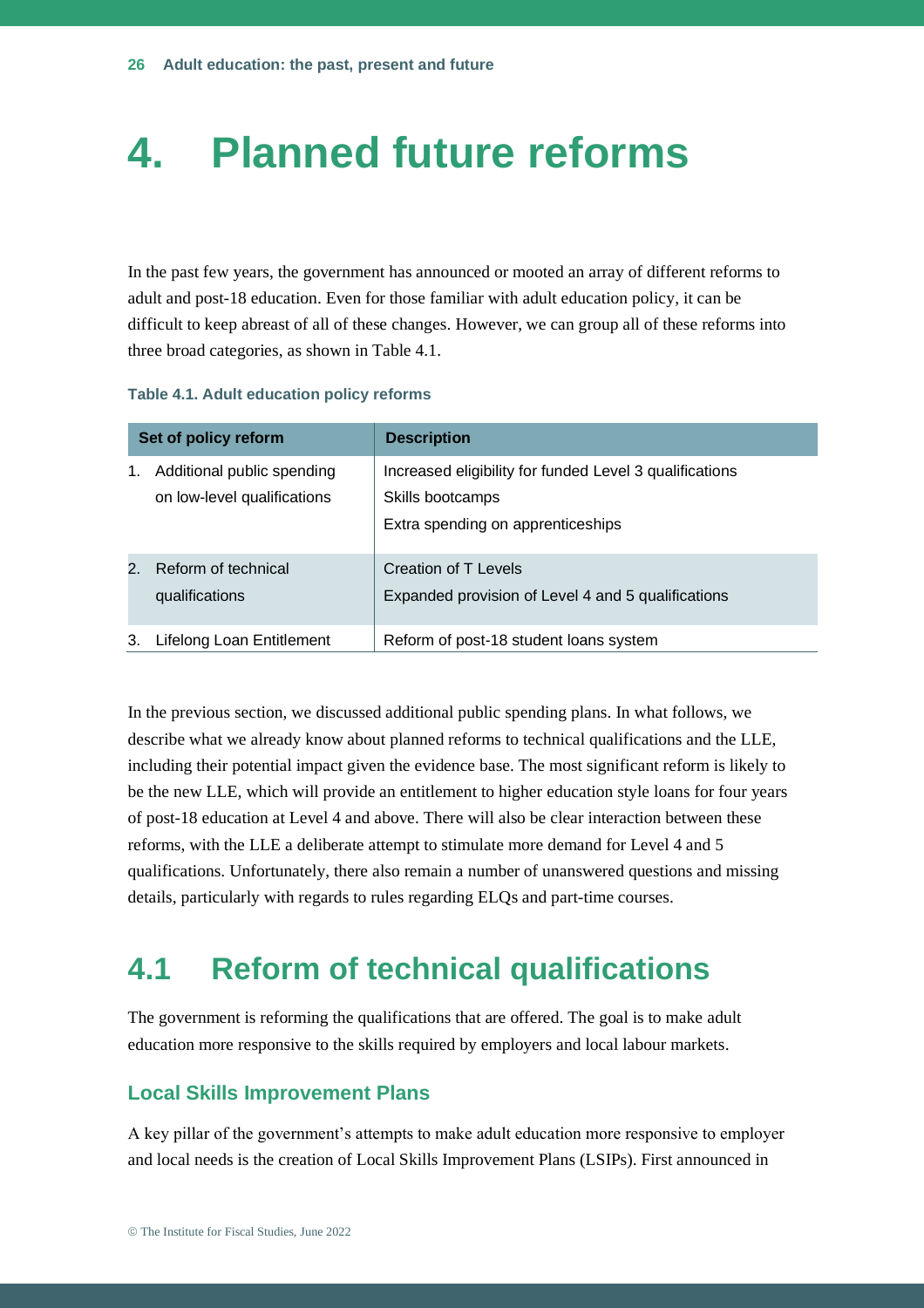the Skills for Jobs White Paper (Department for Education, 2021), LSIPs involve employer representative bodies (ERBs), further education providers and other stakeholders coming together to create a skills plan for their region. In this way, employers around the country should be able to influence the provision of training in their local area so that it is better tailored to their skill needs.

The programme has so far been trialled in eight areas, with each area recently publishing its LSIP, and the government is currently seeking to expand the programme across the country. In total, £20.9 million has been allocated to create local skills plans in 38 areas over the next three years, and the aim is to ensure that eventually every local region is covered by an LSIP.**<sup>16</sup>** Although it is too early to evaluate the impact of LSIPs, it seems sensible to create a formal channel through which employers can engage with local training providers and influence the type of training being offered.

The impact of LSIPs will crucially depend on the capacity of further education providers to respond to these plans. It may well prove challenging to provide courses that meet all of the skill requirements demanded by local employers. Another concern with LSIPs is that they may lead to a patchwork of different qualifications and training programmes across the country. In some respects, this is the objective of the policy, but a potential unintended consequence is that this adds more complexity to the further education system. In addition, individuals may gain skills and qualifications that are too specific and not portable to other labour markets.

#### **Introduction of T Levels**

A key reform of technical education is the introduction of T Levels. These are new qualifications designed to be the technical alternative to A Levels. These have also been designed with large amounts of feedback and consultation with employers. They are intended to be taken by both adults and young people.

The first three  $T$  Levels – in 'design, surveying and planning for construction', 'digital production, design and development' and 'education and childcare' – were launched in September 2020, with a further seven launched in September 2021.**<sup>17</sup>** The remaining subjects will then be launched in September 2022 and 2023.

There are many challenges stemming from the introduction of T Levels. The primary challenge will be convincing employers that T Levels are a high-quality equivalent for A Levels and a permanent feature of the education system, particularly given the frequent changes to vocational

**<sup>16</sup>** See [https://feweek.co.uk/dfe-begins-local-skills-improvement-plans-national-rollout/.](https://feweek.co.uk/dfe-begins-local-skills-improvement-plans-national-rollout/)

**<sup>17</sup>** <https://www.gov.uk/government/publications/introduction-of-t-levels/introduction-of-t-levels>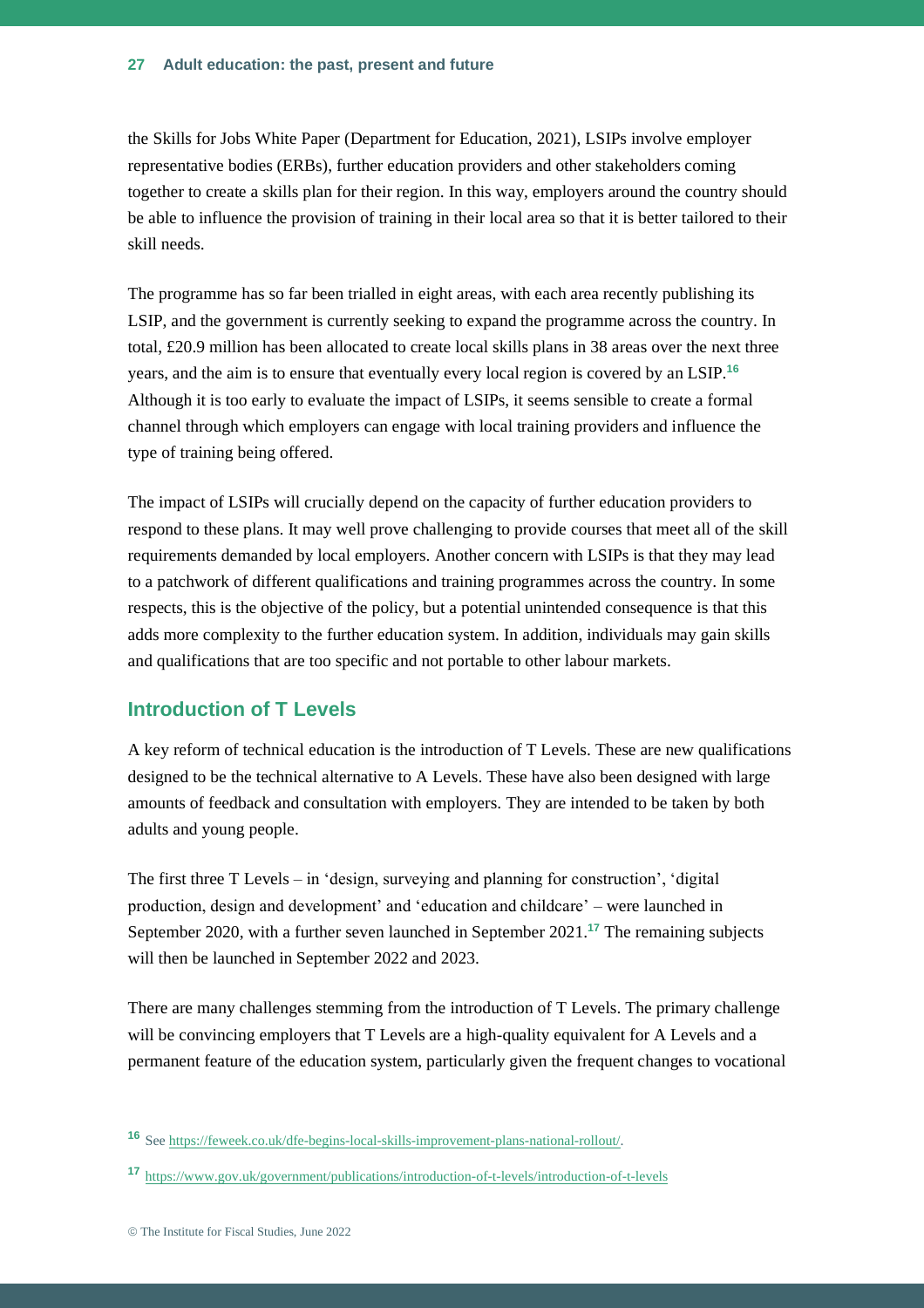qualifications over the last 20 years and longer. The second key challenge is delivering industry placements, which are a key component of T Levels (and must last a minimum of 315 hours). Such opportunities dried up during the pandemic and may be limited by what is available in firms and employers in the local area.

Third, there is uncertainty about what happens to the current set of Level 3 qualifications. Last year, the government stated that it intends to remove funding for other technical qualifications that overlap with T Levels, such as BTECs, between 2023 and 2025.**<sup>18</sup>** This has since been pushed back to a transition starting in 2024 and the government has recently set out proposals for which qualifications would no longer be funded. **<sup>19</sup>** However, even this is a rapid transition given that T Levels are still very new qualifications and about 18% of all 16 and 17 year olds currently take Applied General qualifications (mainly BTECs).**<sup>20</sup>** Some pupils also use BTECs as a way of progressing to higher education.

#### **Level 4 and 5 qualifications**

A further key government aim is increasing the number of students taking Level 4 and 5 courses. Numbers on these sub-degree qualifications have been declining in recent years and are low by international standards. However, there is strong evidence showing high returns to these qualifications, compared with stopping at Level 3 (Espinoza et al., 2020).

The main way in which the government hopes to stimulate demand for Level 4 and 5 courses is through the creation of the LLE and the extension of the student loans system to the further education sector (discussed below).

The other way is through the creation of new Higher Technical Qualifications. These are new or existing qualifications at Levels 4 and 5 that have been approved as meeting relevant occupational standards, and will be eligible for the LLE. They are intended to be a stepping stone from T Levels and will be gradually rolled out from September 2022.

## **4.2 Lifelong Loan Entitlement**

The LLE is the government's name for a wide-ranging package of reforms to the funding of post-18 education. A key idea is that under the reformed system, everyone will have access to a 'lifetime entitlement' sufficient to fund four full years of post-18 study. However, as we explain

**<sup>18</sup>** <https://www.gov.uk/government/publications/reforms-to-post-16-qualifications-at-level-3-in-england>

**<sup>19</sup>** <https://www.gov.uk/government/publications/review-of-post-16-qualifications-at-level-3-in-england--2>

**<sup>20</sup>** [https://explore-education-statistics.service.gov.uk/find-statistics/participation-in-education-and-training-and](https://explore-education-statistics.service.gov.uk/find-statistics/participation-in-education-and-training-and-employment)[employment](https://explore-education-statistics.service.gov.uk/find-statistics/participation-in-education-and-training-and-employment)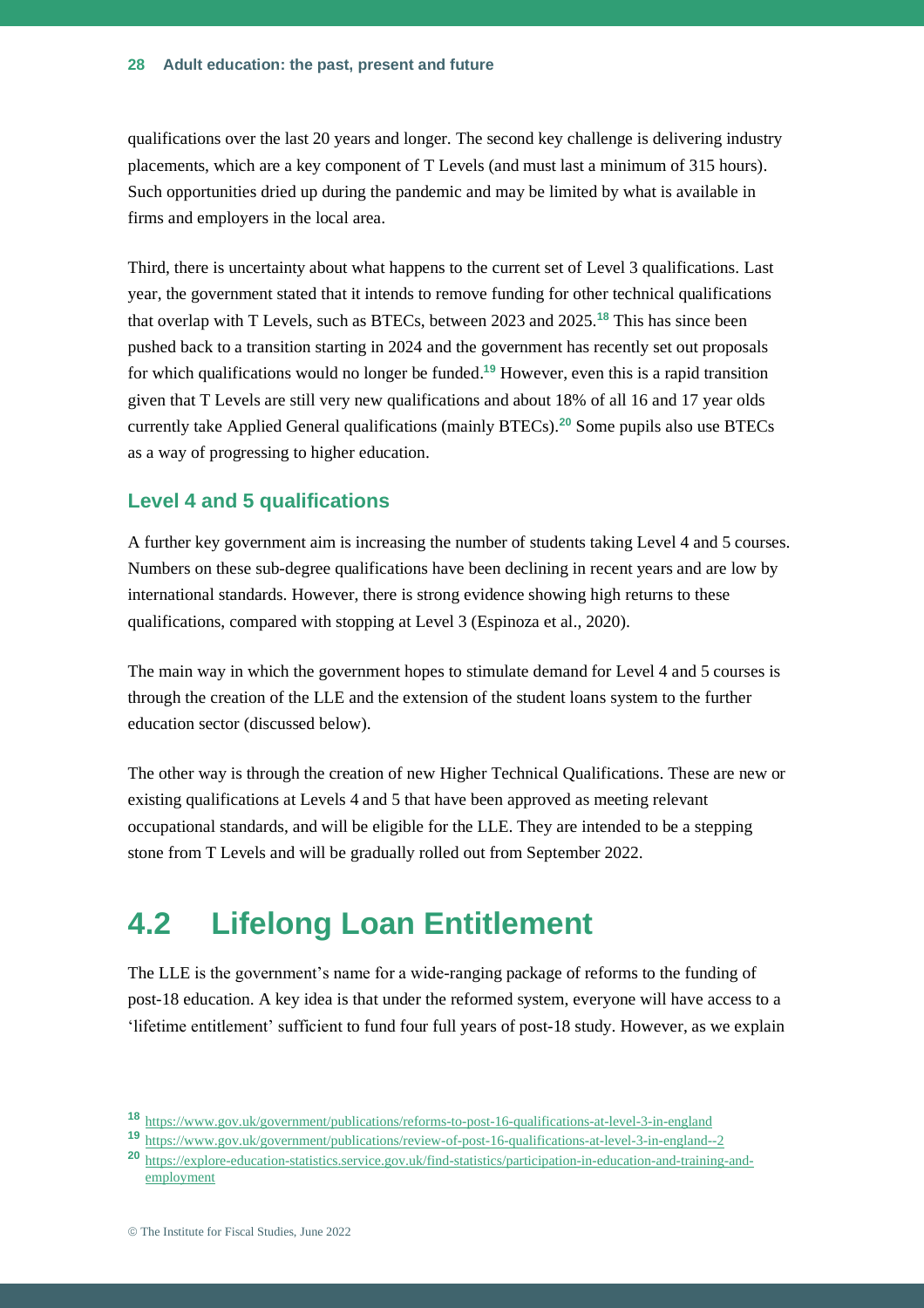below, this in itself is not a new entitlement at all, as learners on nearly all routes at Levels 4–6 are already entitled to at least four years' worth of student loans to cover their fees.

The three substantive reforms the government is proposing are:

- the creation of a unified student finance system for higher education and further education at Levels 4–6;
- bringing in student loans for separate *modules* (i.e. for parts of courses); and
- a reform of the rules governing student loan eligibility for learners who already hold a qualification at the same or a higher level (ELQ rules).

The LLE was the subject of a recent government consultation. The consultation document (Department for Education, 2022) added some much-needed detail to the reform proposals, which were first set out in the government's January 2021 White Paper on adult education (Department for Education, 2021). Here, we briefly discuss the outlook based on the consultation document; an in-depth analysis of the original proposals can be found in our briefing note on the White Paper (Sibieta et al., 2021).

#### **A unified student finance system**

The first plank of the government's proposals is the unification of the higher education and further education funding systems. Table 4.2 illustrates levels of current and future loan eligibility for different types of courses.

At present, students on higher education courses at Levels 4–6 are eligible for student loans to finance both tuition fees and living costs ('maintenance'). In contrast, the much smaller group of further education students at that level are only eligible for loans to finance their tuition fees (socalled 'Advanced Learner Loans'). For their living costs, these students only receive limited support through a bursary fund administered by their provider on a case-by-case basis.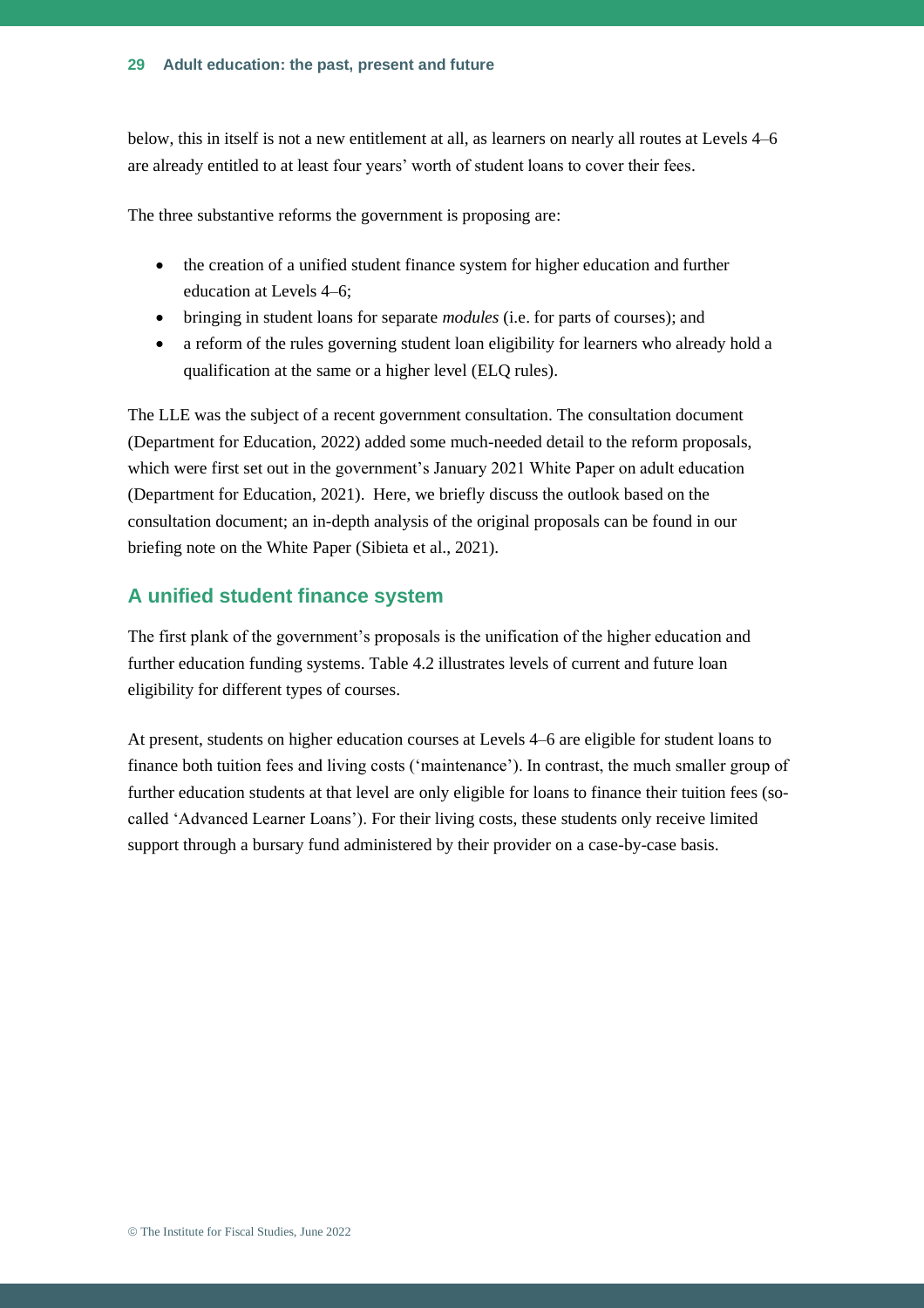| <b>Course type</b>                                                     | <b>Current loan eligibility</b> | <b>Future loan eligibility</b>                                                                                   |
|------------------------------------------------------------------------|---------------------------------|------------------------------------------------------------------------------------------------------------------|
| <b>Higher Technical</b><br>Qualifications                              | Higher education loans          | <b>LLE</b>                                                                                                       |
| Standard higher<br>education courses<br>(up to four years)             | Higher education loans          | LLE (potentially subject to additional<br>criteria)                                                              |
| Undergraduate<br>degrees taking<br>more than four<br>years             | Higher education loans          | LLE plus potential additional entitlement                                                                        |
| Integrated<br>foundation years,<br>PGCEs, Integrated<br><b>Masters</b> | Higher education loans          | Undecided (possibly additional<br>entitlement)                                                                   |
| Other further<br>education                                             | Advanced Learner Loans          | None; some courses may become eligible<br>for the LLE, subject to an additional test<br>for 'employer relevance' |

| Table 4.2. Current and future loan eligibility for different types of courses |  |  |
|-------------------------------------------------------------------------------|--|--|
|-------------------------------------------------------------------------------|--|--|

#### Note: Based on Department for Education (2021).

As recommended by the Augar Review (Department for Education, 2019), the government is proposing to bring these systems together under the banner of the LLE. The primary substantive change will be an extension of the higher education fee cap and the higher education maintenance system to qualifying further education courses. In addition, there will likely be more stringent criteria governing whether courses qualify for government funding and new restrictions on the amount of support available to each student. There may also be changes to the rules governing maintenance support.

As we discussed previously (Sibieta et al., 2021), effectively extending the higher education funding system to qualifying further education courses is a sensible move. It will redress the arbitrary inequality between Levels 4–6 students on further and higher education courses and remove the incentive for students to enrol on higher education courses merely because they offer better support for living costs (as well as the incentive for providers to offer higher education courses in order to be able to charge higher fees). In contrast, the changes to funding eligibility entailed by the four-year loan entitlement risk achieving precisely the opposite of the government's stated aim by making it *harder* for people to retrain later in life.

It is still substantially unclear which courses will attract funding under the new LLE system (see Table 4.2). Only the new Higher Technical Qualifications – particularly regulated vocational qualifications at Levels 4–6 – will definitely qualify for the LLE (shown in the top row of Table 4.2). Standard higher education courses (up to four years of study) also seem very likely to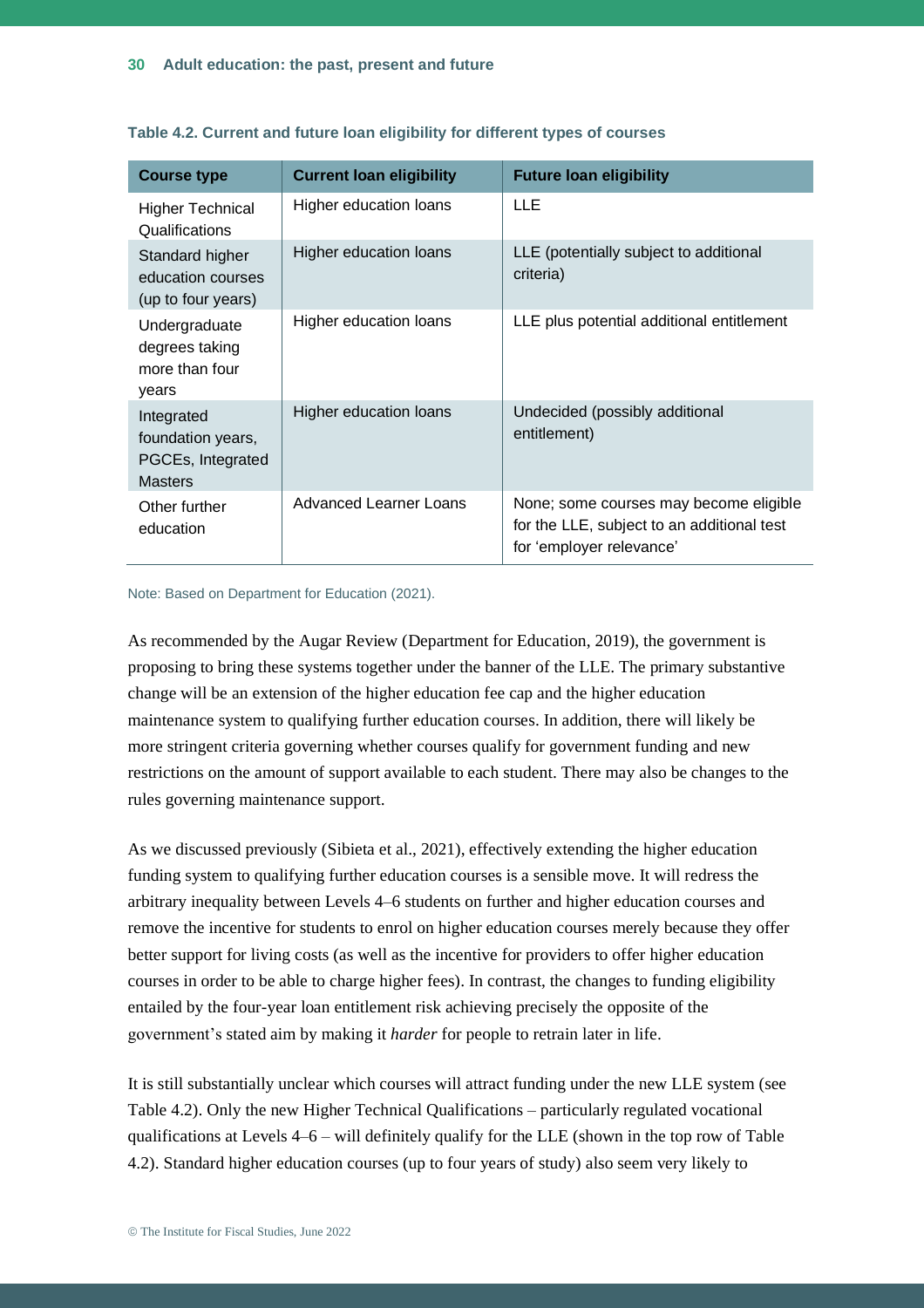qualify, but the consultation document leaves open the possibility that there might be additional eligibility criteria over and above the current eligibility criteria for higher education funding (second row).

For courses that are neither Higher Technical Qualifications nor standard higher education courses up to four years in duration, the future funding situation is very uncertain. One difficult case is undergraduate courses that are longer than four years in duration, which is typical for medicine, dentistry and architecture courses (third row). The LLE is only meant to cover four years of post-18 study, so these courses would exceed the four-year entitlement if no exemptions were put in place. The consultation document also leaves open whether LLE funding will be available for foundation years, teacher training (PGCE) courses, or integrated Master's degrees, as is currently the case for undergraduate higher education funding (fourth row). New restrictions at the course level are especially likely for further education courses that do not qualify as Higher Technical Qualifications (bottom row); the consultation document suggests that most of these courses will no longer attract government funding, but it is still possible that some might.

On the student side, a strict four-year loan allowance will be substantially more restrictive than the current system in a variety of circumstances. Without an exemption, those who have previously studied part-time or for a further education qualification will effectively be barred from enrolling in a four-year undergraduate degree (currently neither kind of previous study is relevant). Options will similarly become more limited for those who previously studied for a higher education qualification at Level 4 or 5, or changed their higher education course within a year of enrolling. Those who have completed four years of post-18 study and thus exhausted their allowance will no longer be eligible for any funding at Levels 4–6 under the LLE, when they would still be eligible for Advanced Learner Loans for further education qualifications under the current system.

So, far from being a new entitlement, the four-year loan entitlement actually could make the system more restrictive. As it stands, it is therefore hard to see how the LLE will drive 'an increase in the number of people engaging in learning at Levels 4 to 6 across their lifetime'. This conclusion is only somewhat tempered by the other two planks of the reform package – funding for separate modules and a relaxation of ELQ rules – which are discussed below.

Lastly, the government seems to be open to making substantial changes to students' living costs support as part of the LLE reforms. The stated motivation is that family/parental income seems less appropriate as a basis for means-testing maintenance support for older learners. But the range of options under consideration appears much broader than this would warrant, including different maintenance entitlements by course type. The latter proposal is particularly surprising, as removing differences in maintenance support between further and higher education courses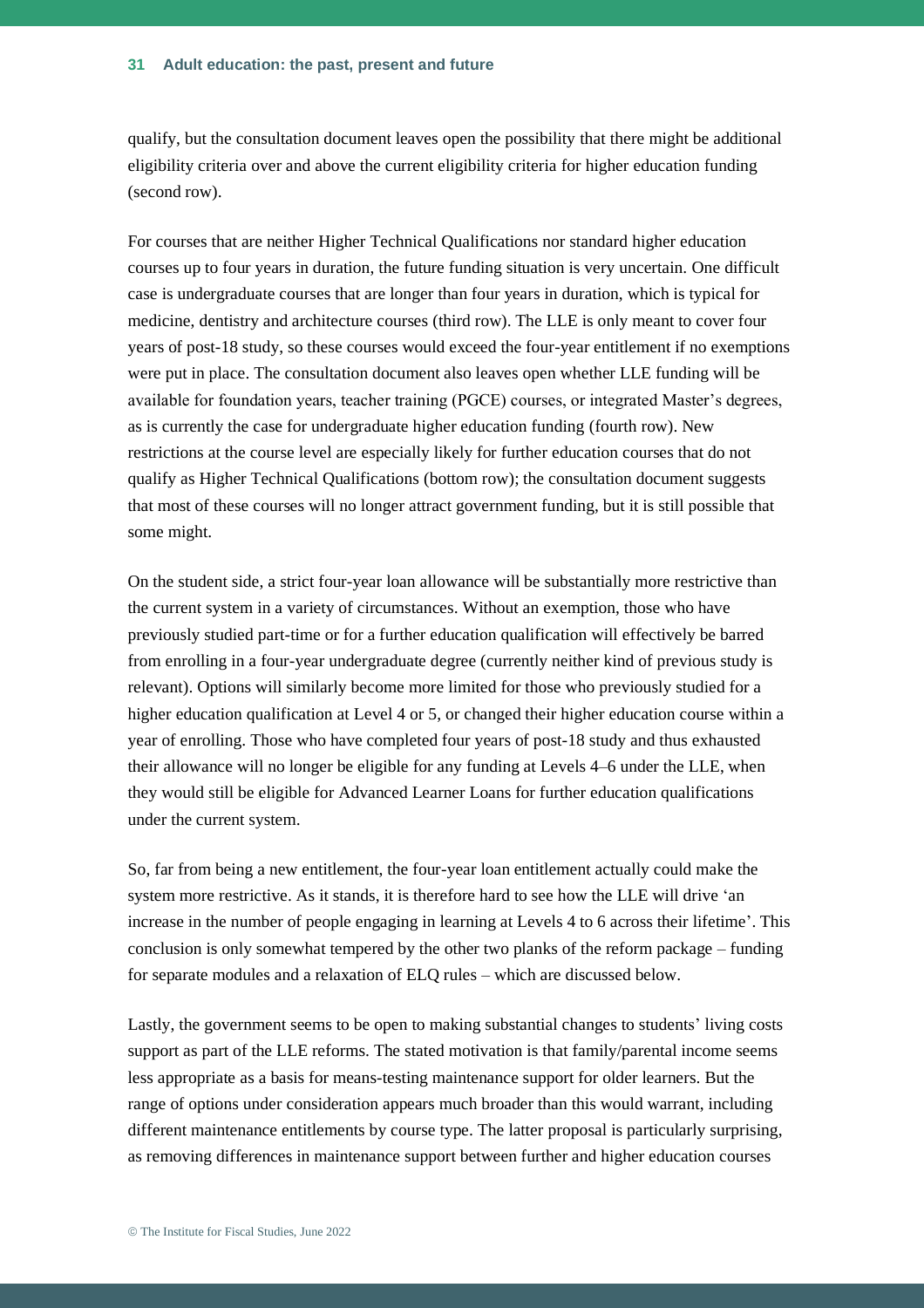would seem to be the primary motivation for creating a unified student finance system in the first place.

#### **Funding for separate modules**

The second plank of the government's proposals is the commitment to offering funding for separate *modules* (i.e. for parts of courses that do not in themselves lead to a qualification). The consultation document offers a bit more clarity on how this will work. The LLE will be represented as a monetary amount (currently £37,000) in an individual's 'Lifetime Learning Account'; maintenance support will be separate from that monetary entitlement. Maximum tuition fees for modules will be set in proportion to study time: for instance, a module worth 20% of a year studied full-time could be charged a maximum tuition fee of £1,850 at the current rate. The minimum *funding amount* for which prospective students will be able to apply will be 25% of one year studied full-time (i.e. currently £2,312.50), but it will be possible to bundle smaller modules together for a funding application.

Nevertheless, a lot is still unclear about how the system will operate. On the policy side, we still do not know how Lifetime Learning Accounts will work for those who have already taken up government funding for their post-18 study, or what  $-$  if anything  $-$  will happen to account balances when maximum tuition fees change. More importantly, it is very hard to predict how many providers will be willing to offer these modules, and to what extent they will in fact be transferable between institutions. It will depend on these factors whether the new modular funding system will transform how higher education is delivered in England or whether (as seems more likely) student loans for separate modules will only ever be a niche phenomenon.

A limited role for modular funding may not be such a bad thing, as the arguments for and against are in fact quite finely balanced (see Sibieta et al., 2021, for a detailed discussion). The government has very clearly outlined the benefits of a more modular system: it would enable learners to structure their courses in a way that works for them, making it much easier to fit further study around other commitments. However, there are also important downsides, which the government's consultation document does not address. Most importantly, many students are likely to take much longer to complete their degrees if offered the chance, as is common in many other European countries where courses are organised in a more modular fashion. This is unlikely to be a desirable outcome. The more time elapses between separate modules, the less likely students will be to develop a comprehensive understanding of the material, and the more likely they will be to leave their courses without achieving a qualification. From a public finance perspective, longer degree completion times could to lead to substantially lower lifetime tax contributions, as graduates will spend a lower share of their working lives in highly skilled jobs.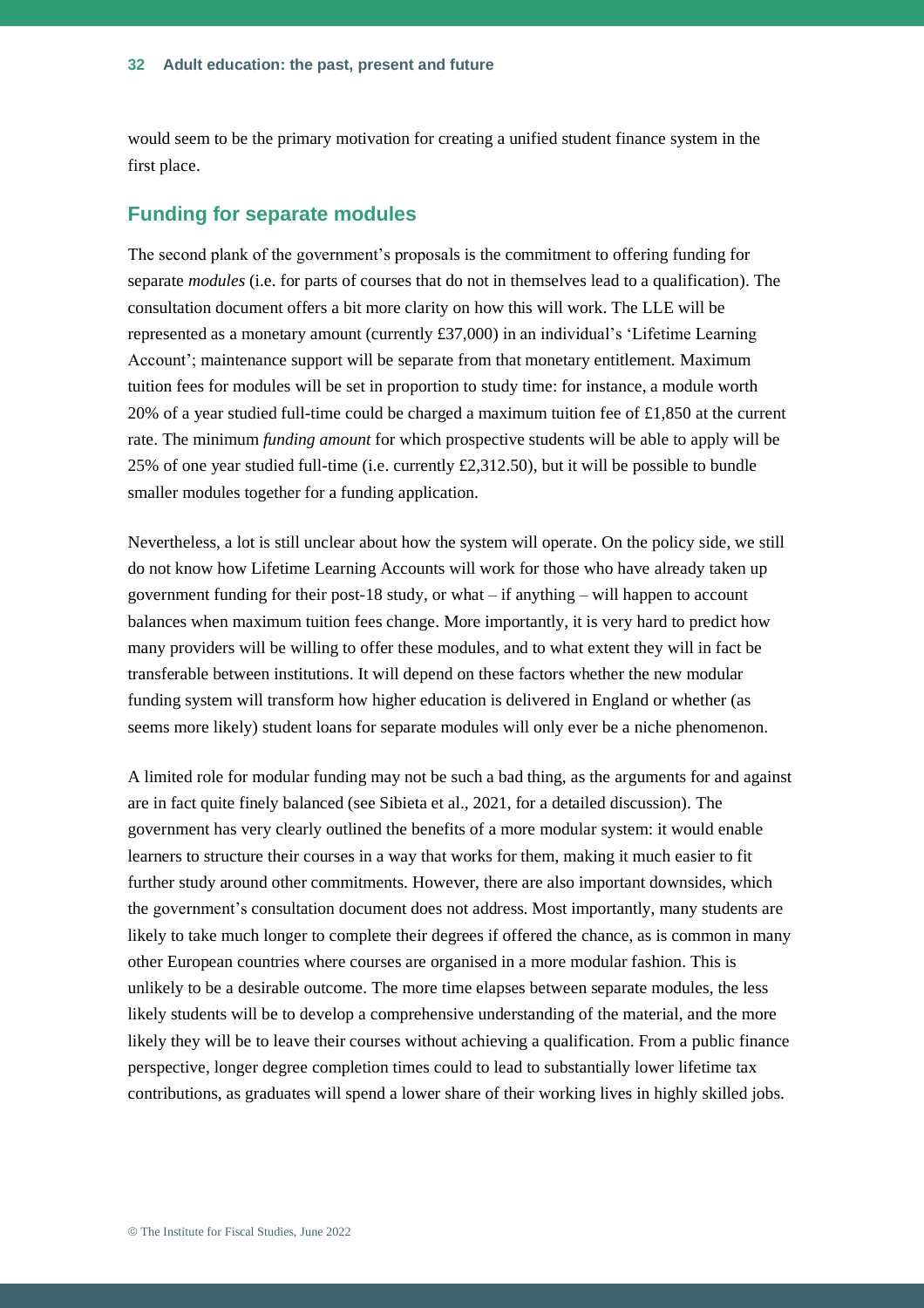#### **Equivalent or lower qualification rules**

The third plank of the reform package will likely be a relaxation of ELQ rules. At the moment, students are in principle only eligible for government funding for courses at a higher level than the highest qualification that they currently hold – regardless of whether that qualification was itself funded through the government student finance system. There is already a complex patchwork of exemptions in place that partially or entirely relaxes these rules for particular subjects of study (some only if studied part-time). The Augar Review recommended that these rules be scrapped entirely.

Unfortunately, the topic of ELQ rules is only addressed obliquely in the consultation document. As a result, there is still little clarity on how these rules will be reformed. Yet the government's starting point appears to be no restrictions. **<sup>21</sup>** This likely means that a major relaxation is on the cards.

However, the consultation document does mention some possible restrictions, which are meant to ensure that the system funds human capital accumulation ('high-value learning that meets the needs of employers and the economy') rather than courses taken for their consumption value or outright fraud. Mooted new restrictions include restrictions on accessing the LLE based on learners' age; restrictions on using the LLE for individual modules that do not lead to a full qualification; and a time lapse between finishing a Level 6 course and borrowing for another year of Level 6 study. Apart from the final suggestion, these restrictions could be reasonably well targeted for this purpose.

**<sup>21</sup>** The consultation document (Department for Education, 2022) states on p. 37 that 'the government is considering what further restrictions, *if any*, are needed on individuals' access to and use of their loan entitlement', and on p. 38, that '[the government] would welcome views on *whether* and why […] access to funds should be restricted' (emphasis is ours). This suggests that no ELQ restrictions is the starting point.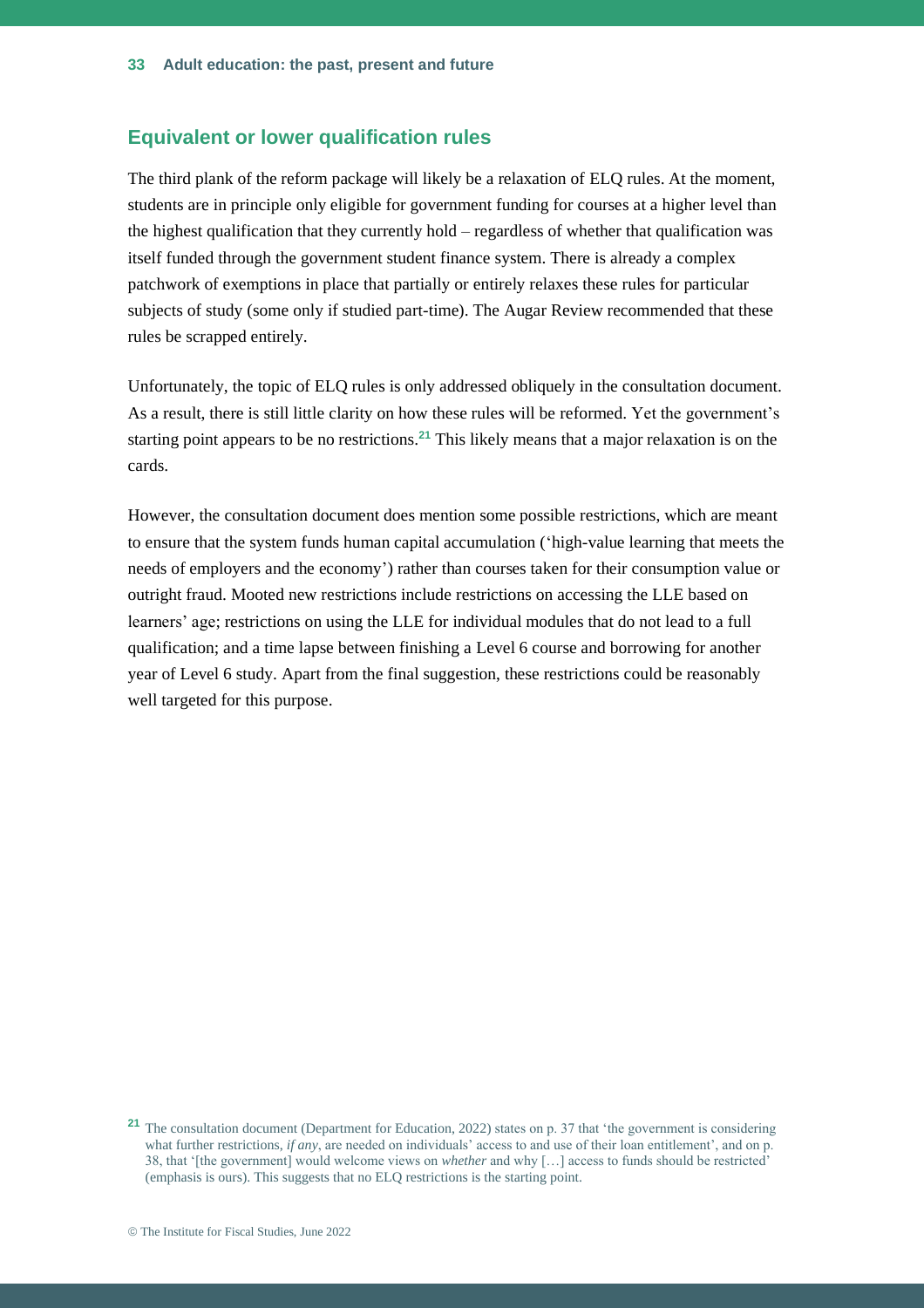## **5. Conclusion**

Over the past decade, there have been some very significant cuts to adult education spending and the numbers of adult learners, particularly the numbers taking low-level qualifications. This has only partly been compensated by an increasing focus on apprenticeships. At the same time, there have been large increases in the number of students in higher education, including full-time undergraduates and postgraduates. This was partly facilitated by increases in tuition fees, and student loans to cover fees and living costs.

The government is planning to partially reverse these past cuts, with a restoration of public funding for Level 3 qualifications. The government is also planning to remove arbitrary distinctions in the student loans system and to extend the system to students taking Level 4 and 5 qualifications in the further education sector. There have also been increases in the numbers taking higher and advanced apprenticeships. Such shifts seem sensible and positive for the long run, given the relatively high returns to such qualifications. However, there is a gap opening up for adults without Level 2 or GCSE-equivalent qualifications. Apprenticeship opportunities at this level have been drying up, there is no commitment to restore full public funding Level 2 qualifications and skills bootcamps might not lead to a formal qualification for the long run.

As part of a Lifetime Skills Guarantee, the government has pledged to create a Lifelong Loan Entitlement to provide all adults with loans to cover four years of post-18 education. Individuals will be able to use this flexibly over different types of provision and part-time modules. There is value in a simple and clear entitlement, and some of the underlying changes are very sensible, such as extending full student loans to those on qualifying further education courses and relaxing ELQ rules. However, there is a risk that creating a simple entitlement will reduce entitlements for those on more complex post-18 routes unless exemptions are introduced, particularly for longer courses or those with a foundation year. To some extent, the complicated nature of the current system is a direct reflection of a complicated set of courses.

In conclusion, increasing levels of provision and funding for qualifications at higher levels are welcome changes, as is the increasing number of apprenticeships at higher and advanced levels. This follows on from a decade of increased participation in higher education. Such changes will likely help those who left schools with good GCSEs or equivalent qualifications. The main plans for helping adults with few qualifications is through skills bootcamps and the new 'Multiply' programme, which are relatively untested and are unlikely to lead to formal qualifications. Providing effective support and training for this group is a significant challenge, but it will also be key to levelling up poorer areas of the country.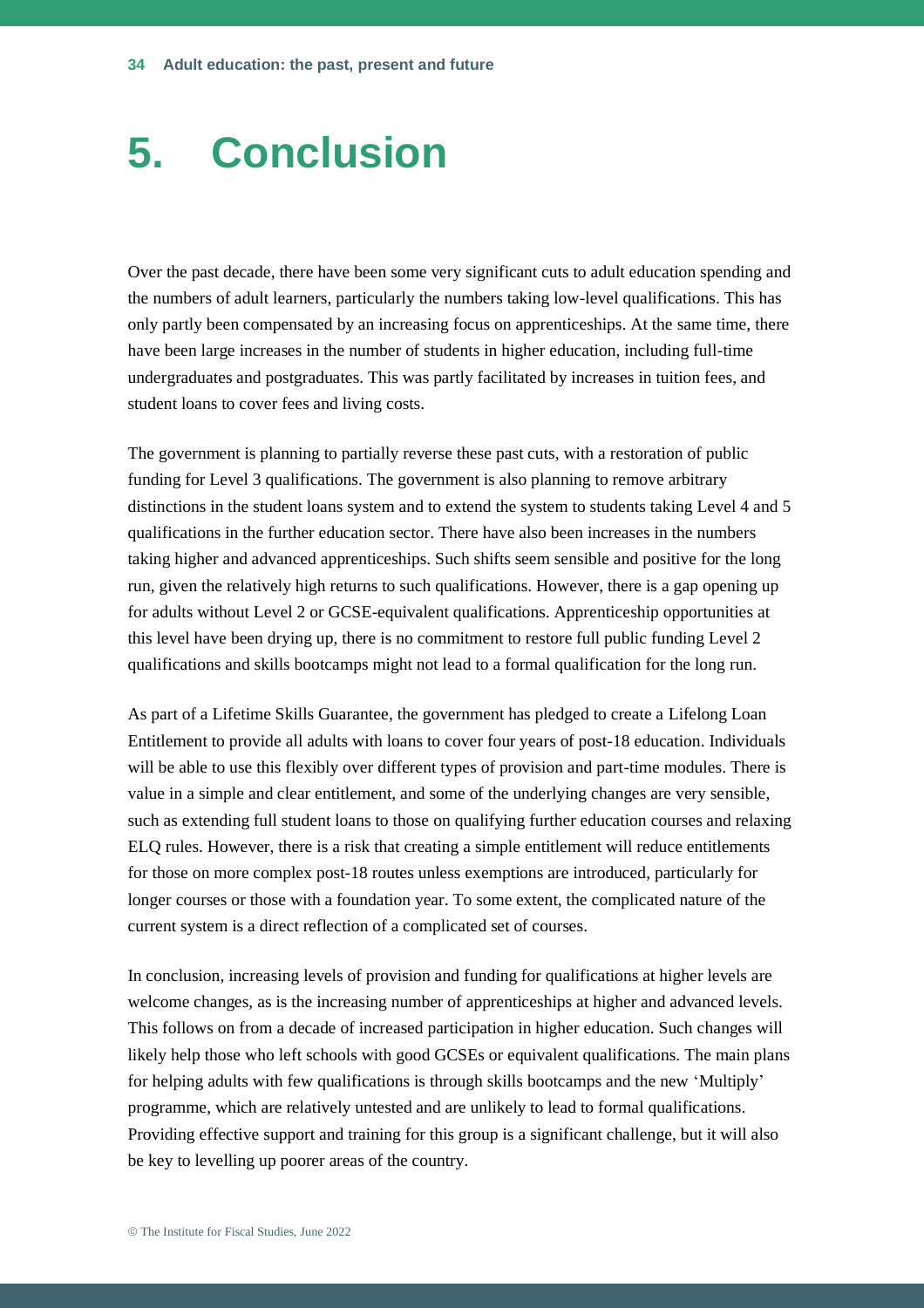## **References**

- Adams, L., Huntley Hewitt, J., Morris, S., Whittaker, S. and Robertson, K. (2019), 'Master's Loan Evaluation', Department for Education Research Report DFE-RR914, https://assets.publishing.service.gov.uk/government/uploads/system/uploads/attachment\_data/ [file/909900/Master\\_s\\_loan\\_report.pdf](https://assets.publishing.service.gov.uk/government/uploads/system/uploads/attachment_data/file/909900/Master_s_loan_report.pdf)
- Bennett, P., Blundell, R. W. and Salvanes, K. G. (2021), 'A Second Chance? The Labor Market Outcomes of Reforming Access to Adult Education', CESifo Working Paper No. 9306, [https://www.cesifo.org/DocDL/cesifo1\\_wp9306.pdf.](https://www.cesifo.org/DocDL/cesifo1_wp9306.pdf)
- Bibby, D., Buscha, F., Cerqua, A., Thomson, D. and Urwin, P. (2014), 'Estimation of the labour market returns to qualifications gained in English Further Education', Department for Business, Innovation and Skills (BIS) Research Paper No. 195, [https://assets.publishing.service.gov.uk/](https://assets.publishing.service.gov.uk/government/uploads/system/uploads/attachment_data/file/383646/Estimation_of_the_labour_market_returns_to_qualifications_gained_in_English_Further_Education_-_Final_-_November_2014.pdf)  [government/uploads/system/uploads/attachment\\_data/file/383646/Estimation\\_of\\_the\\_labour\\_m](https://assets.publishing.service.gov.uk/government/uploads/system/uploads/attachment_data/file/383646/Estimation_of_the_labour_market_returns_to_qualifications_gained_in_English_Further_Education_-_Final_-_November_2014.pdf) arket returns to qualifications gained in English Further Education - Final -November 2014.pdf.
- Callender, C. and Thompson, J. (2018), 'The lost part-timers: the decline of part-time undergraduate higher education in England', London: The Sutton Trust. Available at [https://www.suttontrust.com/wp-content/uploads/2019/12/The-Lost-Part-Timers-Final.pdf.](https://www.suttontrust.com/wp-content/uploads/2019/12/The-Lost-Part-Timers-Final.pdf)
- Cavaglia, C., McNally, S. and Ventura, G. (2020), 'Do apprenticeships pay? Evidence for England', *Oxford Bulletin of Economics and Statistics*, 82, 1094–134.
- Department for Education (2019), 'Independent panel report to the Review of Post-18 Education and Funding', [https://assets.publishing.service.gov.uk/government/uploads/system/uploads/](https://assets.publishing.service.gov.uk/government/uploads/system/uploads/attachment_data/file/805127/Review_of_post_18_education_and_funding.pdf)  [attachment\\_data/file/805127/Review\\_of\\_post\\_18\\_education\\_and\\_funding.pdf.](https://assets.publishing.service.gov.uk/government/uploads/system/uploads/attachment_data/file/805127/Review_of_post_18_education_and_funding.pdf)
- Department for Education (2021), 'Skills for Jobs: Lifelong Learning for Opportunity and Growth', https://assets.publishing.service.gov.uk/government/uploads/system/uploads/attachment\_data/ file/957856/Skills for jobs\_lifelong\_learning\_for\_opportunity\_and\_growth\_\_web\_version\_.pdf.
- Department for Education (2022), 'Lifelong Loan Entitlement: Government Consultation', https://assets.publishing.service.gov.uk/government/uploads/system/uploads/attachment\_data/ [file/1056948/CP\\_618\\_Lifelong\\_Loan\\_Entitlement\\_Consultation\\_print\\_version.pdf.](https://assets.publishing.service.gov.uk/government/uploads/system/uploads/attachment_data/file/1056948/CP_618_Lifelong_Loan_Entitlement_Consultation_print_version.pdf)
- Espinoza, H., Speckesser, S., Tahir, I., Britton, J., McNally, S. and Vignoles, A. (2020), 'Post-18 education: who is taking different routes and how much do they earn', Centre for Vocational